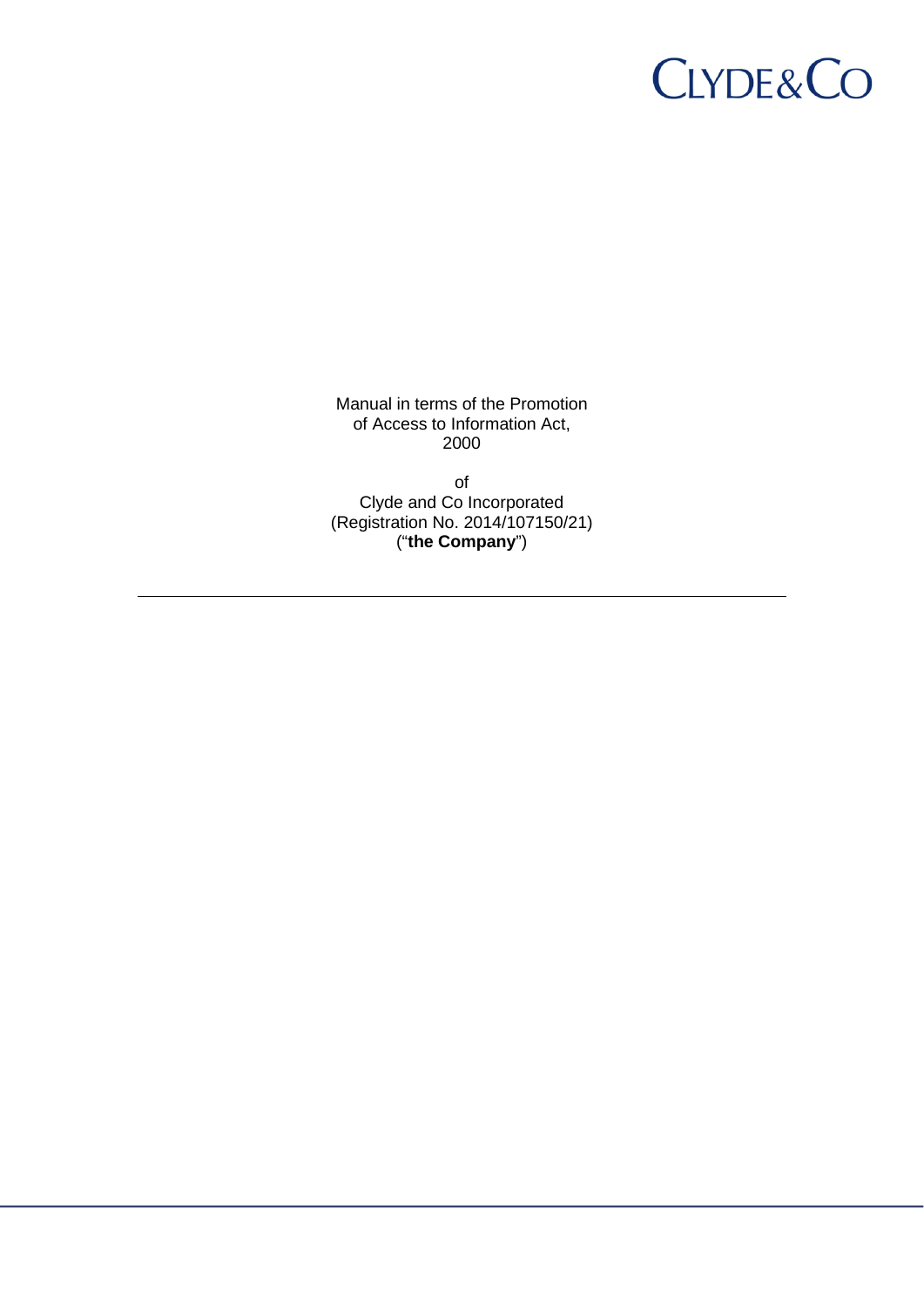# **Contents**

| 1              | Definitions and interpretation                                        | 1  |
|----------------|-----------------------------------------------------------------------|----|
| 2              | Background to PAIA                                                    | 2  |
| 3              | Introduction to the Company                                           | 3  |
| 4              | <b>Contact Details</b>                                                | 3  |
| 5              | Availability of the Manual                                            | 4  |
| $\overline{7}$ | Information Available in terms of PAIA                                | 5  |
| 8              | Records held by the Company in terms of other legislation as          |    |
|                | contemplated in section 51 (1)(d) of PAIA                             | 8  |
| 9              | Procedure for requesting access to information in terms of PAIA       | 9  |
| 10             | Grounds for refusal                                                   | 10 |
| 11             | The Information Officer's decision and requestor's recourse           | 11 |
| 12             | Information or Records not Found                                      | 12 |
| 13             | <b>POPIA</b>                                                          | 12 |
| 14             | Objection to the Processing of Personal Information by a Data Subject | 14 |
| 15             | Request for correction or deletion of Personal Information            | 14 |
|                | Annexure "A"                                                          |    |
| Annexure "B"   |                                                                       | 20 |
| Annexure "C"   |                                                                       | 21 |
| Annexure "D"   |                                                                       | 23 |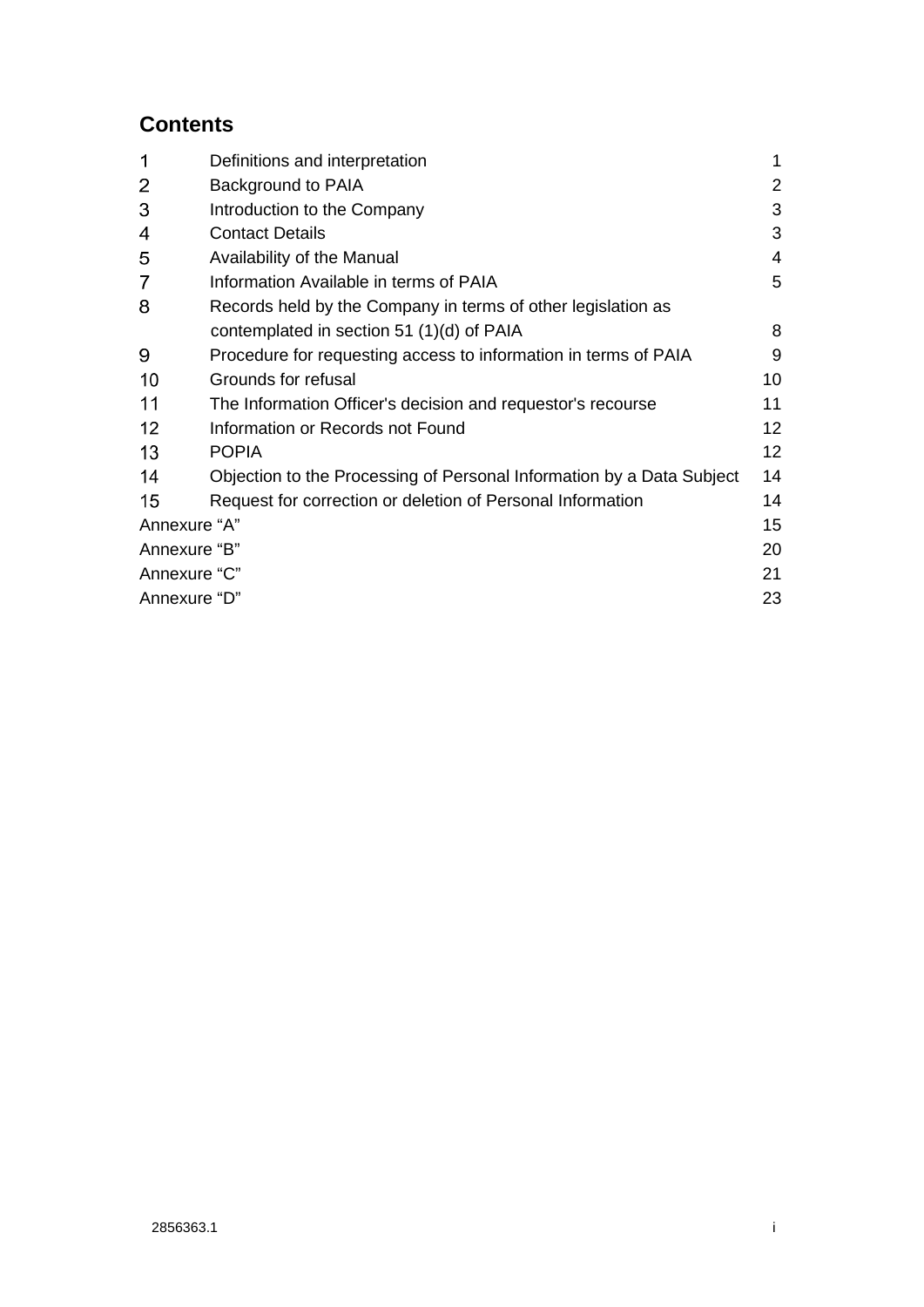#### <span id="page-2-0"></span> $\mathbf{1}$ **Definitions and interpretation**

# 1.1 **Definitions**

- 1.1.1 In this Manual, unless the context otherwise requires, the following definitions apply:
- 1.1.2 **Company** means Clyde & Co Incorporated (registration number: 2014/107150/21), a personal liability law firm incorporated in terms of the laws of South Africa
- 1.1.3 **Conditions for Lawful Processing** means the conditions for the lawful processing of Personal Information as fully set out in chapter 3 of POPIA and in paragraph 13 of this Manual;
- 1.1.4 **Constitution** means the Constitution of the Republic of South Africa, 1996;
- 1.1.5 **Data Subject** has the meaning ascribed thereto in section 1 of POPIA;
- 1.1.6 **Employees** refers to any person who works for, or provides services to or on behalf of the Company, and receives or is entitled to receive remuneration and any other person who assists in carrying out or conducting the business of the Company, which includes, without limitation, directors (executive and non-executive), all permanent, temporary and part-time staff as well as contract workers;
- 1.1.7 **Information Officer** means the duly authorised by the head as defined in section 1 of PAIA of the Company, being Athol Gordon;
- 1.1.8 **Information Regulator** means the Information Regulator established in terms of section 39 of POPIA;
- 1.1.9 **Manual** means this manual prepared in accordance with section 51 of PAIA and regulation 4(1)(d) of the POPIA Regulations;
- 1.1.10 **PAIA** means the Promotion of Access to Information Act 2 of 2000;
- 1.1.11 **Personal Information** has the meaning ascribed thereto in section 1 of POPIA;
- 1.1.12 **POPIA** means the Protection of Personal Information Act 4 of 2013;
- 1.1.13 **POPIA Regulations** mean the regulations promulgated in terms of section 112(2) of POPIA;
- 1.1.14 **Private Body** has the meaning ascribed thereto in sections 1 of both PAIA and POPI;
- 1.1.15 **Processing** has the meaning ascribed thereto in section 1 of POPIA;
- 1.1.16 **Responsible Party** has the meaning ascribed thereto in section 1 of POPIA;
- 1.1.17 **Record** has the meaning ascribed thereto in section 1 of PAIA
- 1.1.18 **Requestor** has the meaning ascribed thereto in section 1 of PAIA;
- 1.1.19 **Request for Access** has the meaning ascribed thereto in section 1 of PAIA;
- 1.1.20 **Special Personal Information** means Personal Information concerning religious or philosophical beliefs, race or ethnic origin, trade union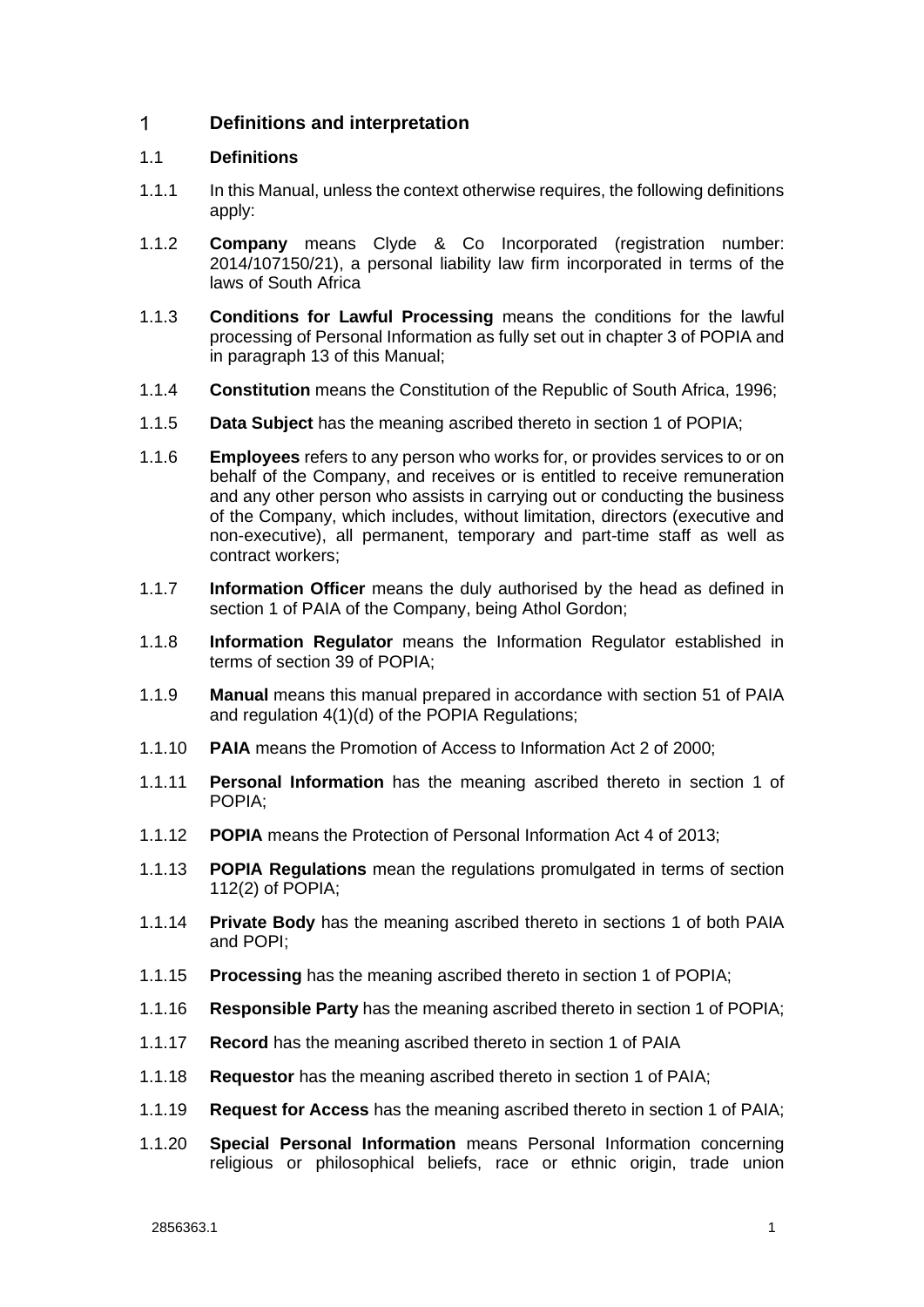membership, political persuasion, health or sex life, biometric information and criminal behaviour.

1.2 Capitalised terms used in this Manual have the meanings ascribed thereto in section 1 of POPIA and PAIA as the context specifically requires, unless otherwise defined herein.

#### <span id="page-3-0"></span> $\overline{2}$ **Background to PAIA**

- 2.1 PAIA seeks to give effect to the constitutional right to access information as specified in Section 32 of the Constitution of the Republic of South Africa. The Act seeks to advance the values of transparency and accountability.
- 2.2 PAIA establishes several statutory rights of Requestors to access a record(s) of the Company if:
- 2.2.1 The record(s) is required for the exercise or protection of any rights;
- 2.2.2 The Requestor complies with all of the procedural requirements; and
- 2.2.3 Access is not refused in terms of any ground referred to in PAIA.
- 2.3 One of the requirements specified in PAIA, is the compilation of a Manual that provides information, including the types and categories of records held by the Company and which may, subject to compliance with the procedural requirements, be subject to access by a Requestor.
- 2.4 PAIA came into operation on 23 November 2001 and the majority of the provisions of POPIA finally came into effect on 1 July 2020, subject to a 12 month grace period, within which responsible parties were required to take steps to comply with its provisions.
- 2.5 Section 51 of PAIA requires that all Private Bodies compile a manual giving information to the public regarding the procedure to be followed in requesting information from such bodies for the purpose of exercising or protecting rights. The Company is a Private Body as defined in PAIA.
- 2.6 The purpose of this Manual is to:
- 2.6.1 detail the procedure to be followed by a Requestor in order for the Company to facilitate requests for access to records of the Company in terms of PAIA; and
- 2.6.2 details the purpose for which Personal Information may be processed; a description of the categories of Data Subjects to whom the Personal Information relates as well as the categories of Personal Information; the recipients to whom Personal Information may be supplied, any planned transborder flows of Personal Information and a general description allowing a preliminary assessment of the suitability of the information security measures to be implemented by the Company.
- 2.7 This manual does not comprehensively deal with every procedure provided for in PAIA. Requestors of information are advised to familiarise themselves with the provisions of the Act before making any requests to the Company in terms of PAIA.
- 2.8 The Company makes no representation and gives no undertaking or warranty that the information provided by it to a Requestor is complete or accurate, or that such information is fit for any purpose. All users of such information shall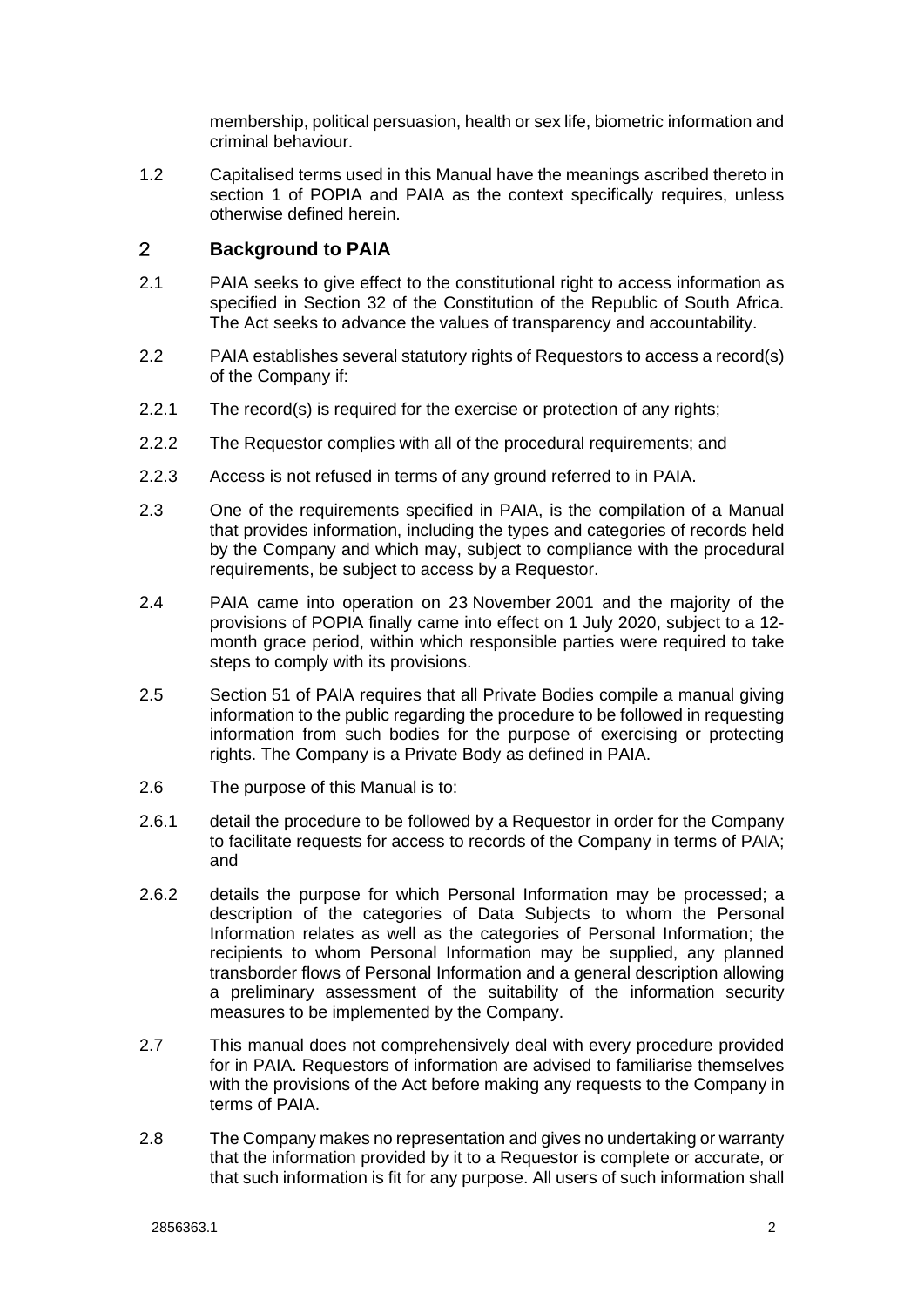use such information entirely at their own risk, and the Company shall not be liable for any loss, expense, liability or claims, howsoever arising, resulting from the use of this manual or any information provided by the Company or any error therein.

#### <span id="page-4-0"></span> $\mathbf{3}$ **Introduction to the Company**

# 3.1 Nature of Business and General Information:

- 3.1.1 The Company is one of the largest international law firms operating in South Africa, with a strong presence in Johannesburg and Cape Town. The Company is South Africa's leading insurance law firm and is also highly regarded for its expertise and experience in the infrastructure and construction sectors. The Company's lawyers advise domestic and international clients including insurers, reinsurers, banks, brokers and underwriting managers, across all lines of insurance and reinsurance business. The Company's insurance and reinsurance expertise include aviation, financial institutions and D&O, healthcare, industrials, mining, marine, personal injury, power, product and public liability, professional negligence, and property.
- 3.1.2 The Company has compiled this Manual, not only to comply with the provisions of PAIA and POPIA, but also to foster a culture of transparency and accountability in our environment and to ensure that members of the public have effective access to information in our possession which will assist them in the exercise and protection of their rights. Where information requested is not immediately available, we will endeavour to make it available in a timely manner insofar as that is reasonably practicable in the circumstances.

#### <span id="page-4-1"></span> $\overline{4}$ **Contact Details**

| Clyde & Co Incorporated                                                                     |  |  |  |
|---------------------------------------------------------------------------------------------|--|--|--|
| 2014/107150/21                                                                              |  |  |  |
| 13th Floor South African Reserve Bank, 60 St<br>Georges Mall, Cape Town, Western Cape, 8001 |  |  |  |
| 52 Katherine Street, Wierda Valley, Sandton,<br>Johannesburg, 2196                          |  |  |  |
| P.O. Box 786448, Sandton, Docex 79, Sandton<br>Square, 2196                                 |  |  |  |
| 010 286 0350                                                                                |  |  |  |
| 010 286 0399                                                                                |  |  |  |
| 4.2<br>The Managing Director (Head of the Company)                                          |  |  |  |
| <b>Tony Hardie</b>                                                                          |  |  |  |
| 010 286 0350 (Switchboard)                                                                  |  |  |  |
| 010 286 0399                                                                                |  |  |  |
| Tony.Hardie@clydeco.com                                                                     |  |  |  |
|                                                                                             |  |  |  |

2856363.1 3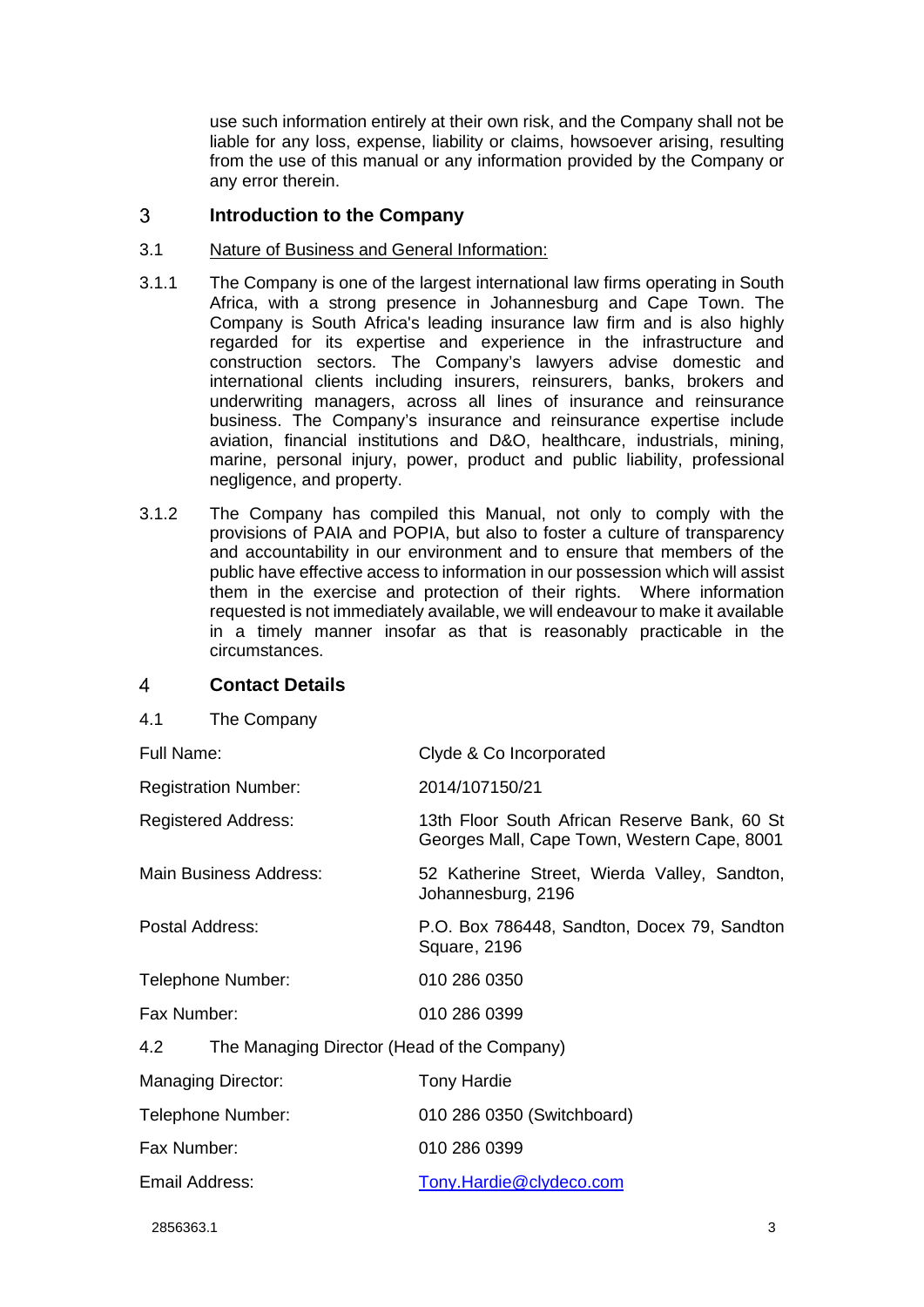4.3 Information Officer

| Information Officer: | Athol Gordon                     |
|----------------------|----------------------------------|
| Telephone Number:    | 021 286 0359                     |
| Fax Number:          | 021 286 0399                     |
| Email Address:       | SAInformationOfficer@clydeco.com |

#### <span id="page-5-0"></span> $5<sup>5</sup>$ **Availability of the Manual**

- 5.1 This manual is available for inspection during office hours at the Johannesburg and Cape Town offices of the Company free of charge. To arrange for an inspection of the manual, please contact the Information Officer.
- 5.2 Additionally, the manual can be viewed on the Company Website at: [www.clydeco.com](http://www.clydeco.com/)

#### 6 **The Official Guide**

- 6.1 Section 10 of PAIA requires the South African Human Rights Commission (SAHRC), the previous authority enforcing and implementing data subject access rights to publish a guide containing information reasonably required by a person wishing to exercise or protect any right in terms of PAIA.
- 6.2 The Guide that has been published contains the following information:
- 6.2.1 the object of PAIA;
- 6.2.2 particulars of the information;
- 6.2.3 the manner and form of a Request for Access to information held by a Private Body;
- 6.2.4 assistance available from both the Information Officer and the Human Rights Commission in terms of PAIA;
- 6.2.5 all remedies in law regarding acts, omissions, rights and duties, including how to lodge an internal appeal and a court application;
- 6.2.6 schedules of fees to be paid in relation to requests for access to information; and regulations made in terms of PAIA.
- 6.3 A copy of this Guide is available for inspection at the offices of SAHRC situated at Braampark Forum 3, 33 Hoofd Street, Braamfontein, Gauteng, South Africa and on the website at [www.sahrc.org.za](http://www.sahrc.org.za/). Contact details are as follows:

| Post:      | South African Human Rights Commission<br>Promotions of Access to Information Act Unit<br><b>Research and Documentation Department</b><br>Private Bag X2700<br>Houghton 2041 |
|------------|-----------------------------------------------------------------------------------------------------------------------------------------------------------------------------|
| Telephone: | 011 877 3600                                                                                                                                                                |
| Fax:       | 011 403 0668                                                                                                                                                                |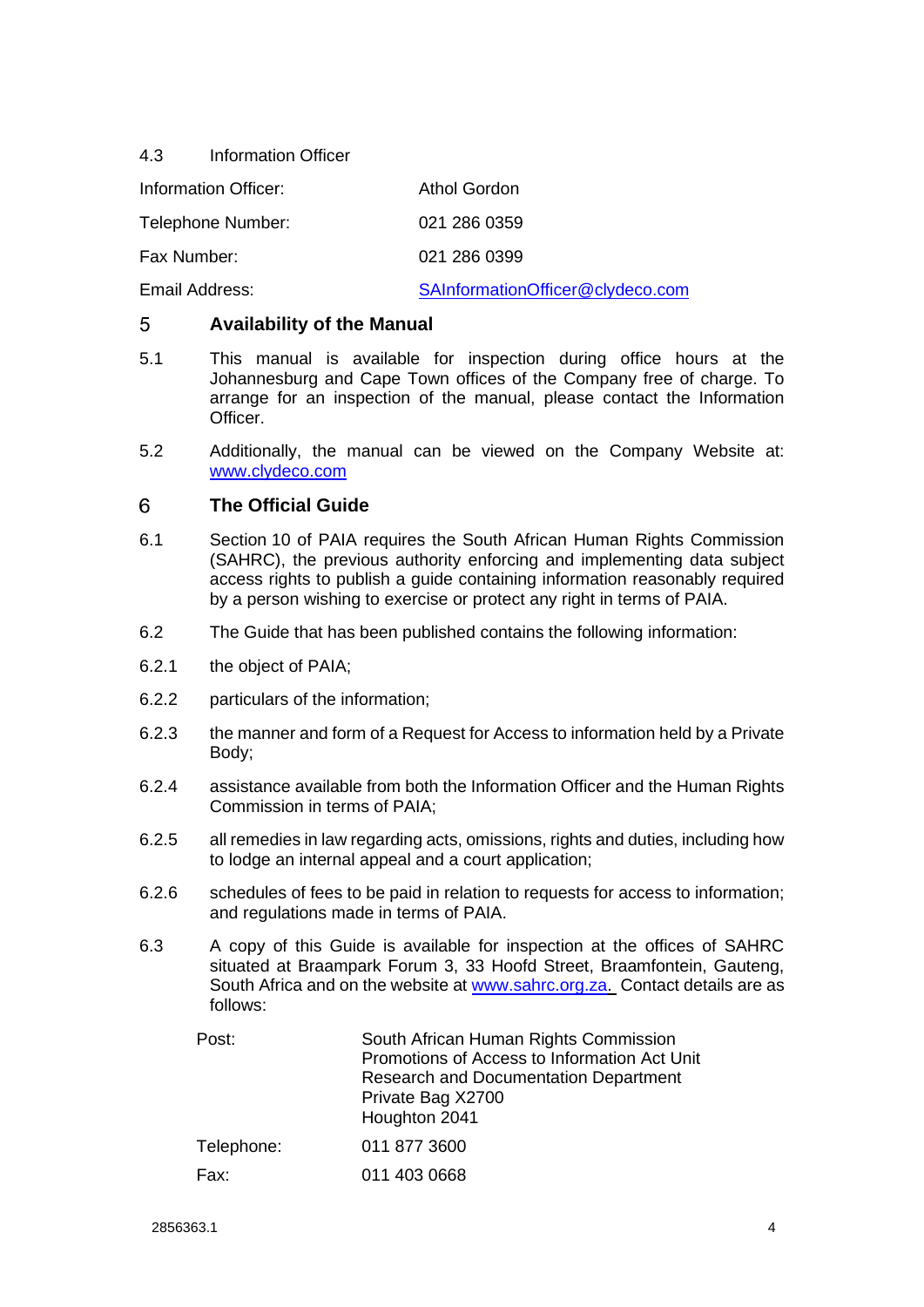| Website: | www.sahrc.org.za or<br>www.section51.paia@sahrc.org.za |
|----------|--------------------------------------------------------|
| E-mail:  | PAIA@sahrc.org.za                                      |

#### <span id="page-6-0"></span> $\overline{7}$ **Information Available in terms of PAIA**

- 7.1 The Company holds the following categories of information which will be available for inspection in terms of PAIA.The procedure in terms of which such Records may be requested from the Company is set out in paragraph [9](#page-10-0) of this Manual. The Records listed below will not in all instances be provided to a Requestor who requests them in terms of PAIA as the Requestor is required to identify the right the Requestor is seeking to exercise or protect and provide an explanation of why the requested Record is required for the exercise or protection of that right. Furthermore, the request may be denied on the basis of the grounds of refusal under PAIA.
- 7.2 Categories of records and description of records held:
- 7.2.1 Statutory information/records
	- (a) records of minutes, as well as resolutions passed (where applicable);
	- (b) Memorandum & articles of association, copies of all forms lodged with the CIPC;
	- (c) directors register.
- 7.2.2 Financial records (where applicable)
	- (a) tax records;
	- (b) debtors' records;
	- (c) creditors' records;
	- (d) insurance records;
	- (e) auditors' reports;
	- (f) interim and annual financial statements;
	- (g) bank statements and other banking records;
	- (h) invoices issued in respect of debtors and billing information;
	- (i) records regarding the company's financial commitments.
- 7.2.3 Accounting records
	- (a) books of account including journals and ledgers;
	- (b) delivery notes, orders, invoices, statements, receipts and vouchers.
- 7.2.4 Taxation records
	- (a) employee tax information;
	- (b) company tax information.
- 7.2.5 Statutory employee records including internal policies and procedures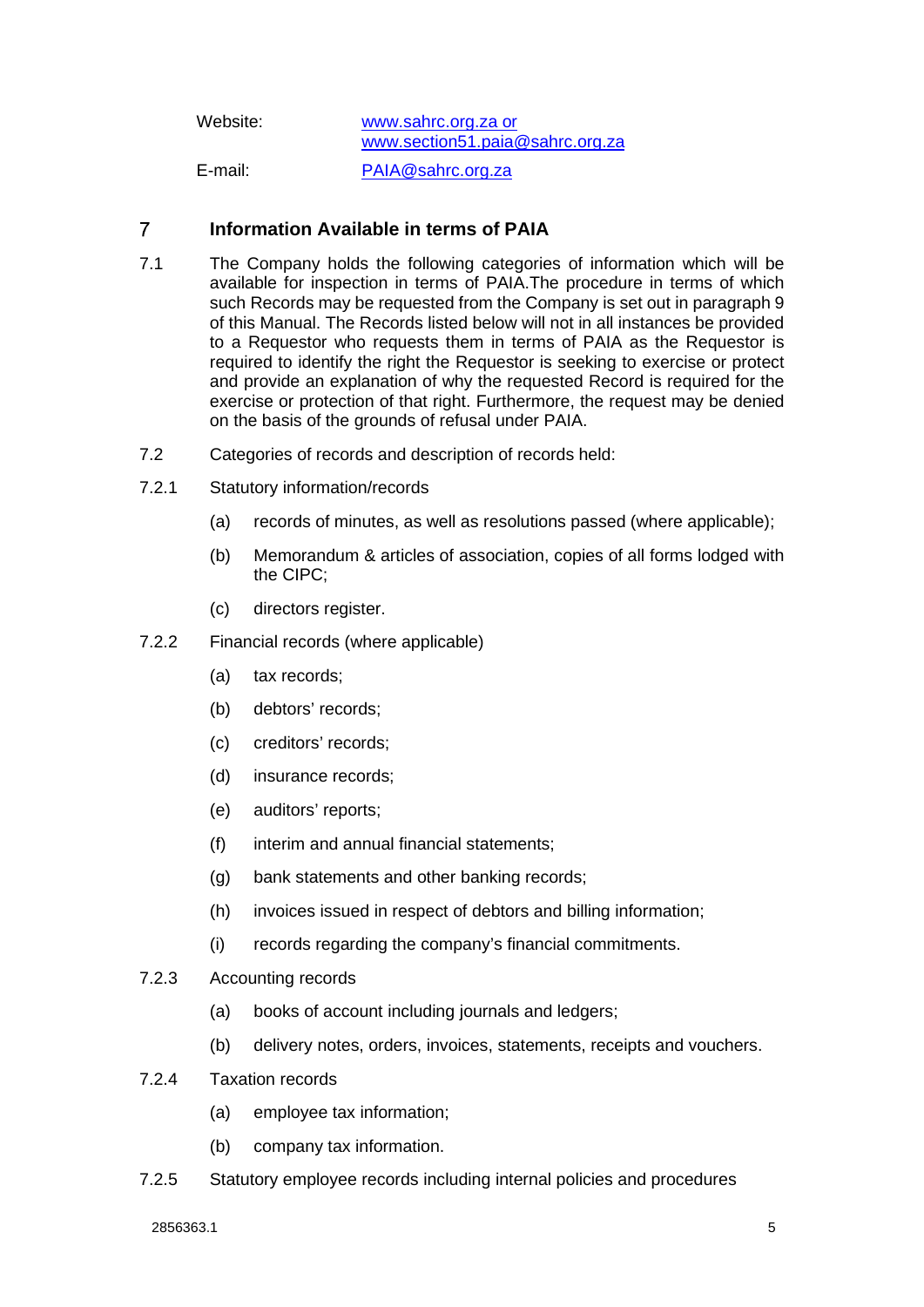- (a) personnel records of employees;
- (b) conditions of employment;
- (c) employment contracts;
- (d) employment policies and procedures;
- (e) remuneration paid to each Employee;
- (f) salary and wage register and other payroll records;
- (g) registrations with Department of Labour, Unemployment Insurance Fund, Compensation Fund and in terms of the Skills Development Levies Act;
- (h) records of Unemployment Insurance Fund contributions;
- (i) records regarding group life assurance and disability income protection;
- (j) provident fund records;
- (k) health and safety records;
- (l) workplace skills plans;
- (m) codes of conduct;
- (n) grievance procedure;
- (o) training schedules and material;
- (p) correspondence relating to employees;
- (q) remuneration policy, performance appraisal, recruitment, selection, advertising of positions, appointments, retirement, promotions, leave, salaries, overtime, bonuses, medical aid, health and safety, use of Company resources including telephones, motor vehicles and computers;
- (r) internal evaluation and disciplinary records;
- (s) Legal Professional Council Certificates;
- (t) application forms (loans, leave, etc); and
- (u) other internal records.
- 7.2.6 Movable property (where applicable)
	- (a) Asset register.
- 7.2.7 Agreements and contracts
	- (a) All agreements of a material nature
- 7.2.8 Fixed asset register (where applicable)
- 7.2.9 Administration, secretarial and legal records (where applicable)
	- (a) Complaints, pleadings, briefs and other documents pertaining to any actual, pending or threatened litigation, arbitration or investigation;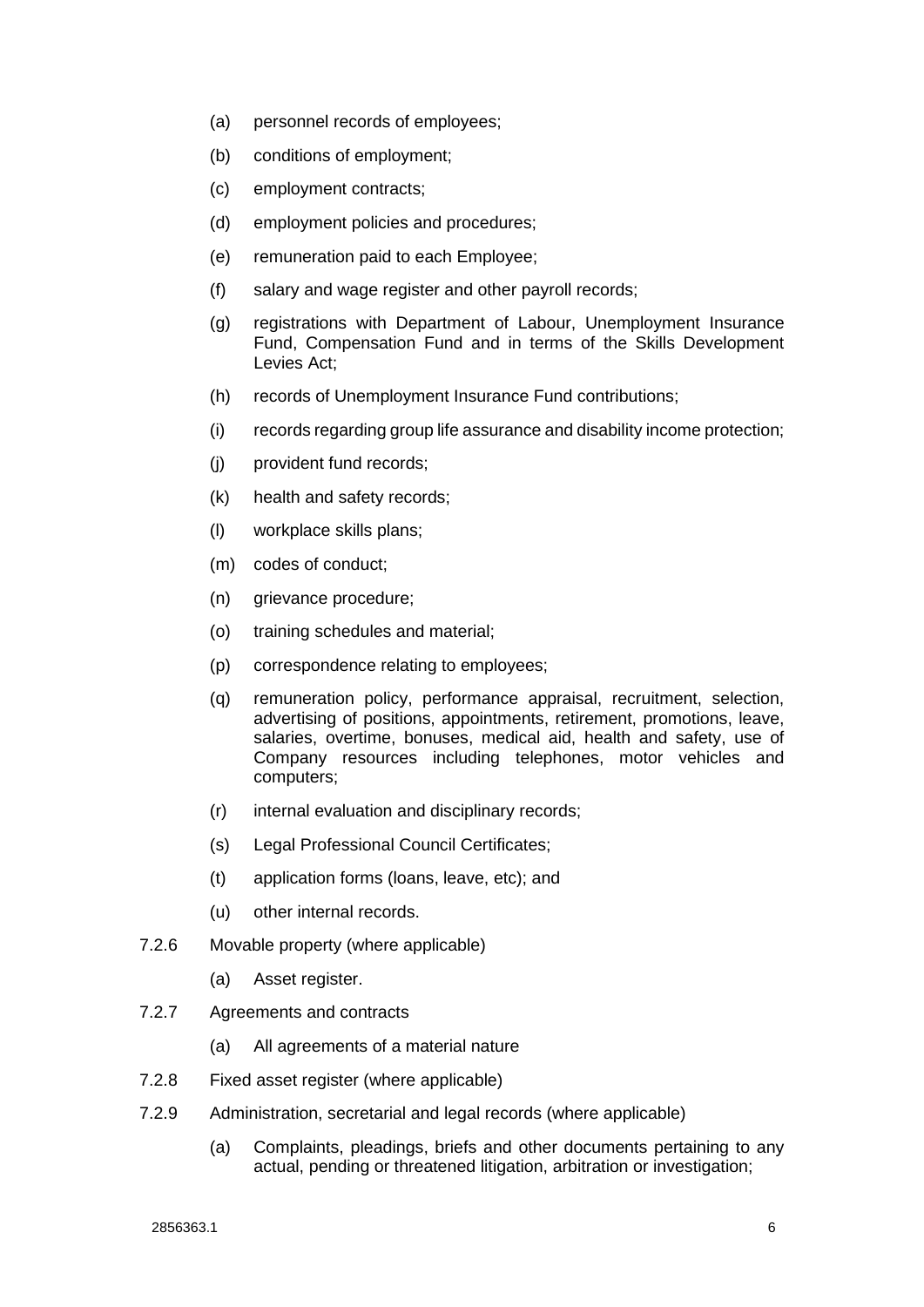- (b) Settlement agreements;
- (c) Shareholder records;
- (d) Share register;
- (e) Minutes of meetings of directors;
- (f) Records relating to the incorporation of the Company;
- (g) Minutes of meetings of committees and sub-committees;
- (h) Powers of attorney;
- (i) Records of litigation / arbitration proceedings;
- (j) Title deeds;
- (k) Mortgage bonds;
- (l) Trademark, copyright, patent, service mark certificates and registrations;
- (m) Material licences, permits and authorisations.
- 7.2.10 Insurance
	- (a) Insurance policies;
	- (b) Claim records; and
	- (c) Details of insurance coverage, limits and insurers.
- 7.2.11 Information Technology
	- (a) Hardware;
	- (b) Operating systems and other operational Records;
	- (c) Telephone and other lines;
	- (d) Software packages;
	- (e) Agreements;
	- (f) Support and maintenance agreements; and
	- (g) User manuals and licences.
- 7.2.12 Sales, advertising, promotional and marketing materials
- 7.2.13 Databases
- 7.2.14 Product records
- 7.2.15 Research, Learning & Development records
- 7.2.16 Records pertaining to health and safety and the environment.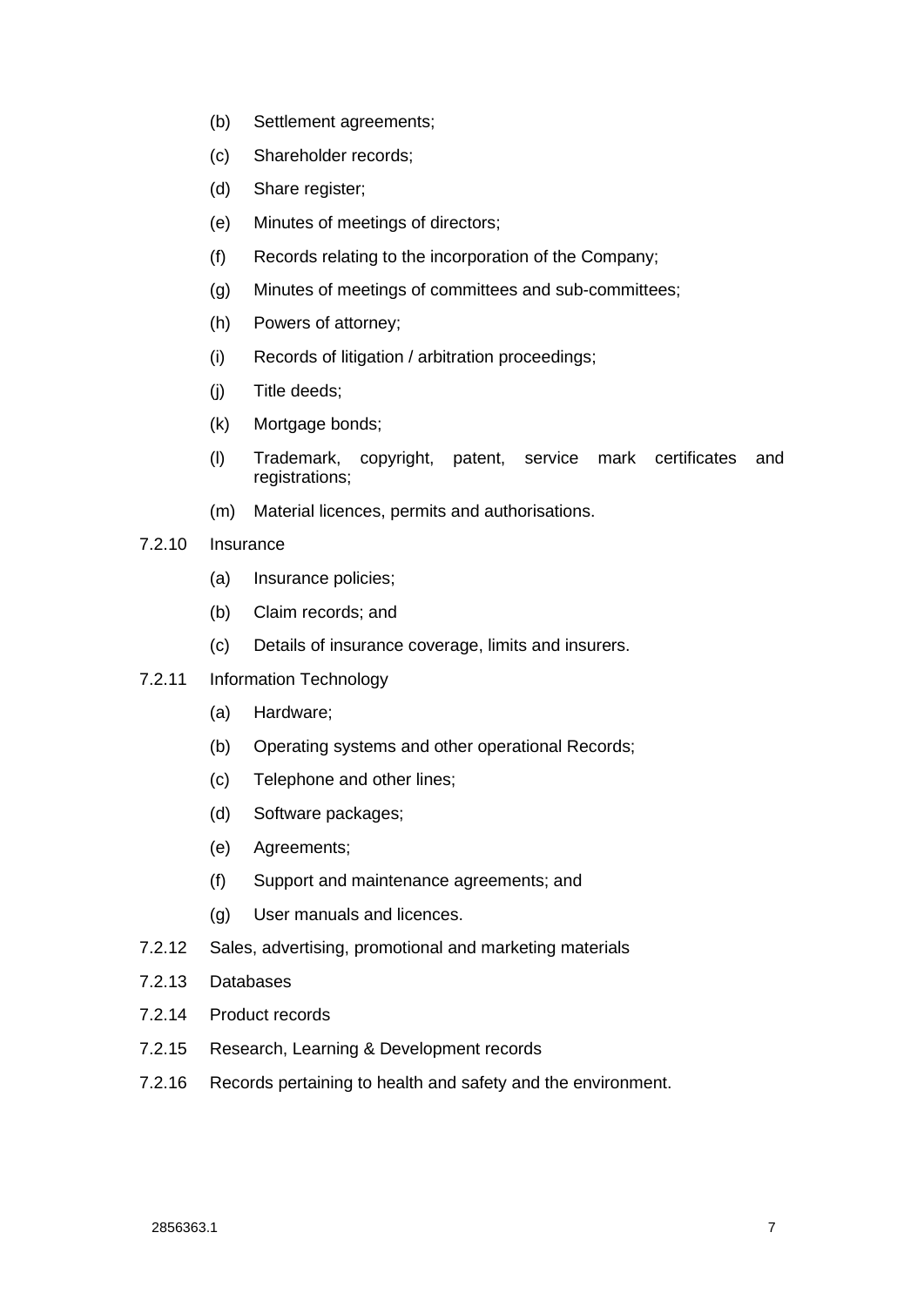#### <span id="page-9-0"></span>8 **Records held by the Company in terms of other legislation as contemplated in section 51 (1)(d) of PAIA**

- 8.1 The following information is available in terms of the following legislation, persons or entities specified in such legislation:
	- (i) Basic Conditions of Employment Act, No. 75 of 1997
	- (ii) Companies Act, No. 71 of 2008
	- (iii) Compensation for Occupational Injuries and Diseases Act, No. 130 of 1993
	- (iv) Constitution of the Republic of South Africa 2008
	- (v) Copyright Act No 114 of 1998
	- (vi) Debt Collectors Act, No. 114 of 1998
	- (vii) Electronic Communications Act No. 36 of 2005
	- (viii) Electronic Communications and Transactions Act, No. 25 of 2002
	- (ix) Employment Equity Act, No. 55 of 1998
	- (x) Financial Intelligence Centre Act, No. 38 of 2001
	- (xi) Income Tax Act, No. 58 of 1962
	- (xii) Labour Relations Act, No. 66 of 1995
	- (xiii) Legal Practice Act No 28 of 2014
	- (xiv) National Credit Act. 34 of 2005
	- (xv) Medical Schemes Act, No. 131 of 1998
	- (xvi) Occupational Health & Safety Act, No. 85 of 1993
	- (xvii) Pensions Fund Act, No. 24 of 1956
	- (xviii) Promotion of Access to Information Act No. 2 of 2000
	- (xix) Protection of Personal Information Act, No. 4 of 2013
	- (xx) Skills Development Act, No. 97 of 1998
	- (xxi) Skills Development Levies Act, No. 9 of 1999
	- (xxii) Tax on Retirement Funds Act, No. 38 of 1996
	- (xxiii) Unemployment Insurance Act, No. 63 of 2001
	- (xxiv) Unemployment Insurance Contributions Act, No. 4 of 2002
	- (xxv) Value Added Tax Act, No. 89 of 1991

*Note, whilst all reasonable endeavours have been made to provide a complete list of applicable legislation above, it is possible that the above list may be incomplete. Wherever it comes to the Company's attention that existing or new legislation allows a Requestor access on a basis other than that set out in the Act, the above list will be updated.*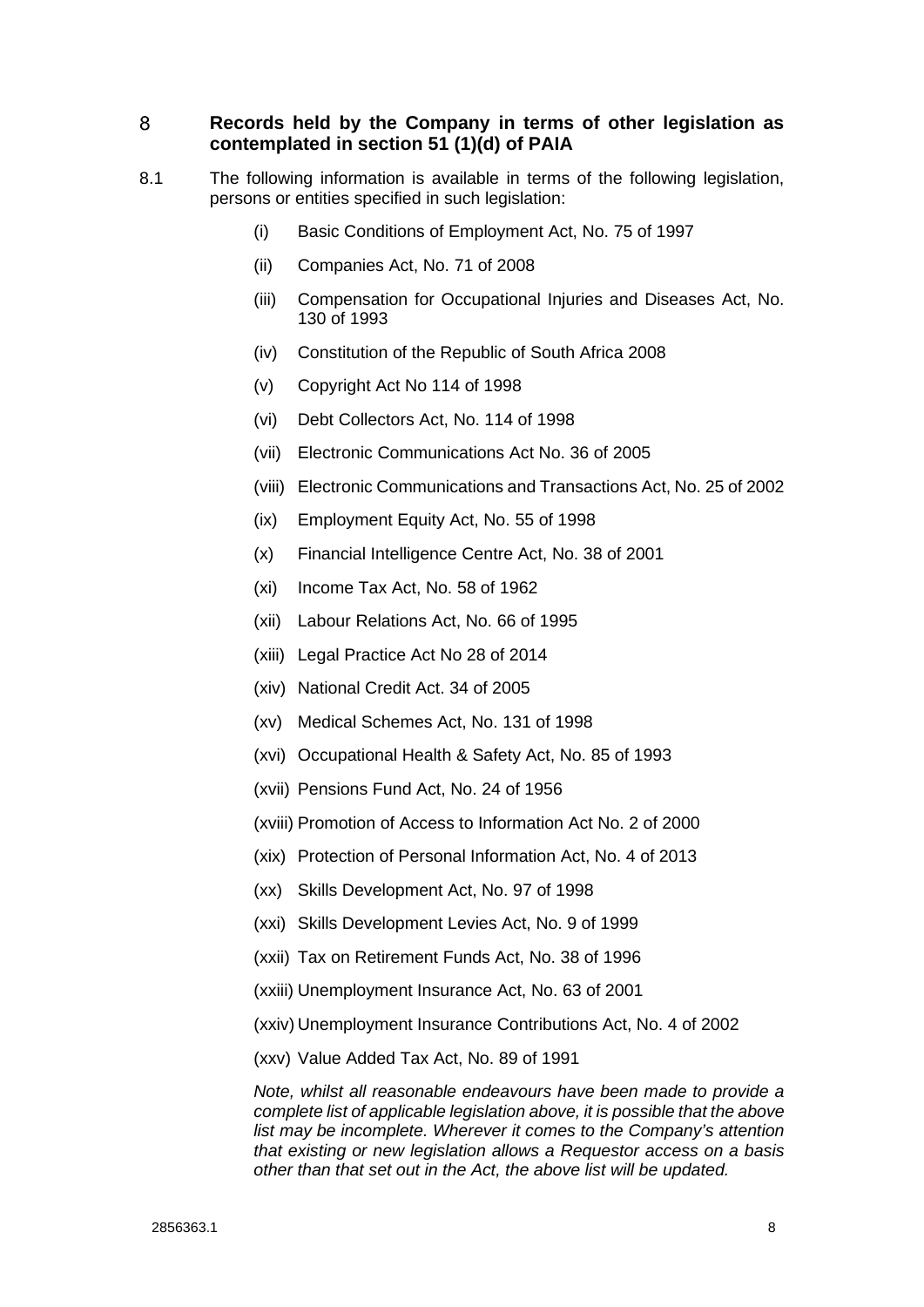#### <span id="page-10-0"></span>9 **Procedure for requesting access to information in terms of PAIA**

- 9.1 A request from a Data Subject must comply with all the procedural requirements as contained in section 53 of PAIA relating to a Request for Access to a Record. These procedural requirements are set out in this section.
- 9.2 If a Requestor wishes to request access to any of the aforementioned categories of information, s/he is required to complete a request form as set out in Annexure "**A**" hereto. These forms are also available from:
- 9.2.1 our Information Officer (whose contact details are detailed in this Manual);
- 9.2.2 the Information Regulator website [https://www.justice.gov.za/inforeg/docs.html.](https://www.justice.gov.za/inforeg/docs.html)
- 9.3 A Requestor may also be called upon to pay the additional fees prescribed by regulation for searching for and compiling the information that is requested, including copying charges.
- 9.4 It is important to note that access is not automatic the Requestor must identify the right in seeking protection and explain why the record requested is required for exercise or protection of that right. The Request for Access form must be completed with enough particularity to at least enable the Information Officer to identify the following:
	- The Record/s requested;
	- The identity of the Requestor;
	- The form of access that is required, if the request is granted;
	- The email address, postal address or fax number of the Requestor; and
	- The right that the Requestor is seeking to protect and an explanation as to why the Record is necessary to exercise or protect such a right.
- 9.5 The Requestor will be notified in the manner indicated by him/her/it on the Request for Access form whether or not his/her/its request has been approved.
- 9.6 The completed request must be submitted, together with the prescribed fee and where applicable a certified copy of the Requestor's certified identity document, to the Information Officer at the postal or physical address or electronic mail address recorded above. Payment details can be obtained from the Information Officer and can be made via direct deposit.
- 9.7 The Company will process the Request for Access and notify the Requestor of the decision within 30 days of receipt of the Request for Access, unless the Request for Access is of such a nature that an extension of the prescribed time limit is necessitated in accordance with section 57 of PAIA. In the case of an extension of the time limit, the Requestor has the right to lodge a complaint with the Information Regulator in accordance with POPIA by completing the form prescribed by POPIA.
- 9.8 If, in addition to a written reply from the Information Officer, the Requestor wishes to be informed of the decision on the Request for Access in any other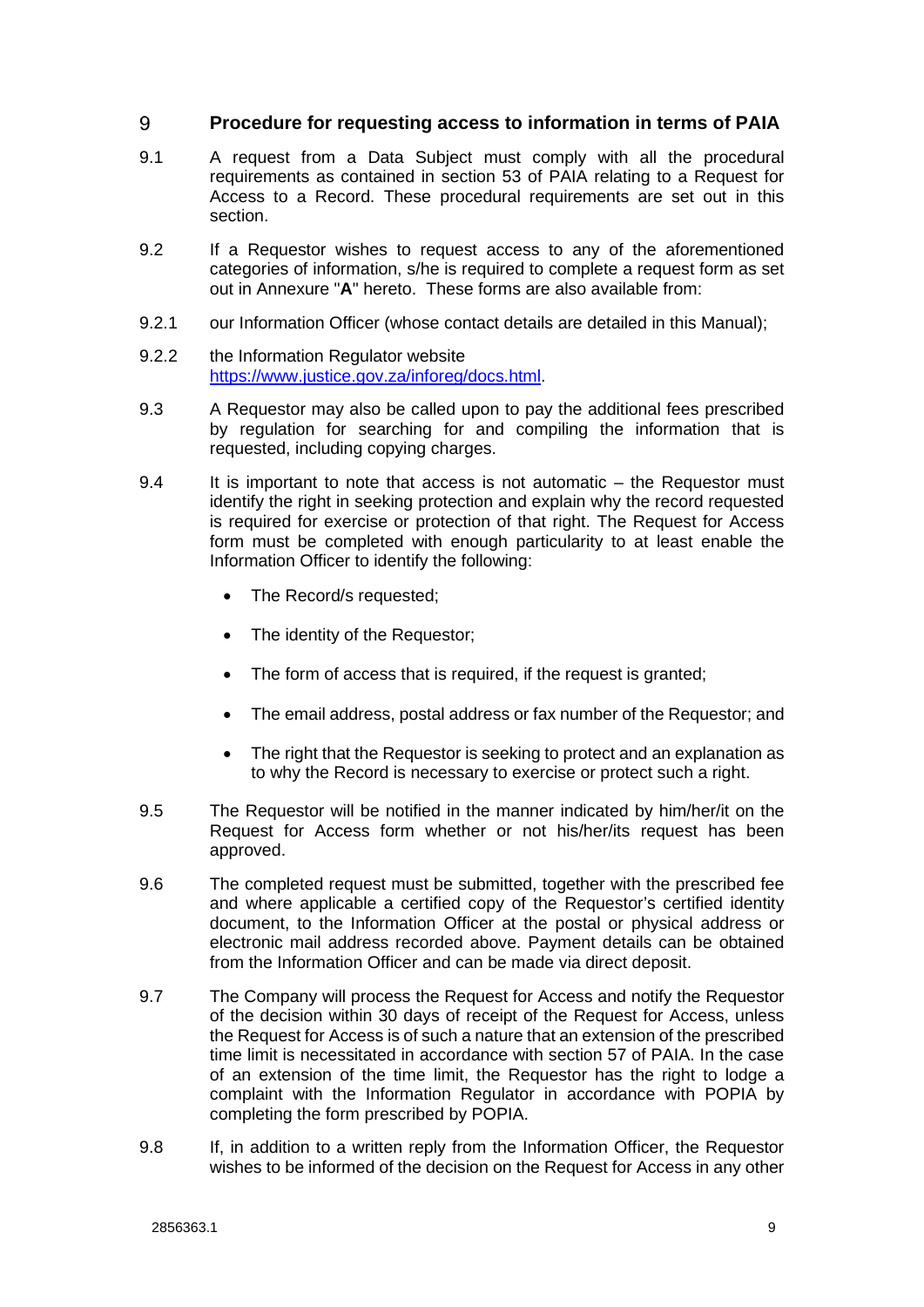manner, the Requestor must state the manner and the particulars so required.

- 9.9 If a Request for Access is made on behalf of another person, the Requestor must submit proof of the capacity in which the Requestor is making the request to the reasonable satisfaction of the Information Officer.
- 9.10 If an individual is unable to complete the prescribed form because of illiteracy or disability, such a person may make the request orally.
- 9.11 The Company will voluntarily provide the requested Records to a Data Subject. The prescribed fee for reproduction of the Record requested by a Data Subject will be charged in accordance with section 54(6) of PAIA and Annexure **"B"** below.

#### <span id="page-11-0"></span> $10<sup>°</sup>$ **Grounds for refusal**

- 10.1 There are various grounds upon which the Company may or must refuse a Request for Access to a Record in accordance with Chapter 4 of PAIA. They are:
- 10.1.1 the protection of privacy of a third person (who is a natural person, including a deceased person) from unreasonable disclosure (section 63 of PAIA);
- 10.1.2 the protection of commercial information of a third party if the Records contain trade secrets, financial, commercial, scientific or technical information that may harm the commercial or financial interests of a third party (section 64 of PAIA);
- 10.1.3 refusing access to a Record if disclosure would result in the breach of a duty of confidence owed to a third party (section 65 of PAIA);
- 10.1.4 refusing access to a Record if it would jeopardise the safety of an individual or prejudice or impair certain property rights of a third person (section 66 of PAIA);
- 10.1.5 refusing access to a Record that was produced during legal proceedings, unless that legal privilege has been waived (section 67 of PAIA);
- 10.1.6 refusing access to a Record containing trade secrets, financial or sensitive information or any information that would put the private body at a disadvantage in negotiations or prejudice it in commercial competition (section 68 of PAIA);
- 10.1.7 refusing access to a Record containing information about research being carried out or about to be carried out on behalf of a third party (section 69 of PAIA).
- 10.2 Section 70 of PAIA contains an overriding provision. Disclosure of a Record that has been requested is compulsory if it would reveal a substantial contravention of, or failure to comply with the law, or imminent and serious public safety or environmental risk and the public interest in the disclosure of the Record clearly outweighs the harm contemplated by its disclosure.
- 10.3 If the Requestor's interest does affect a third party then the Company will first need to inform the third party within 21 days of receiving the request. The third party has 21 days to make representations and/or submissions regarding the granting of access to the Record.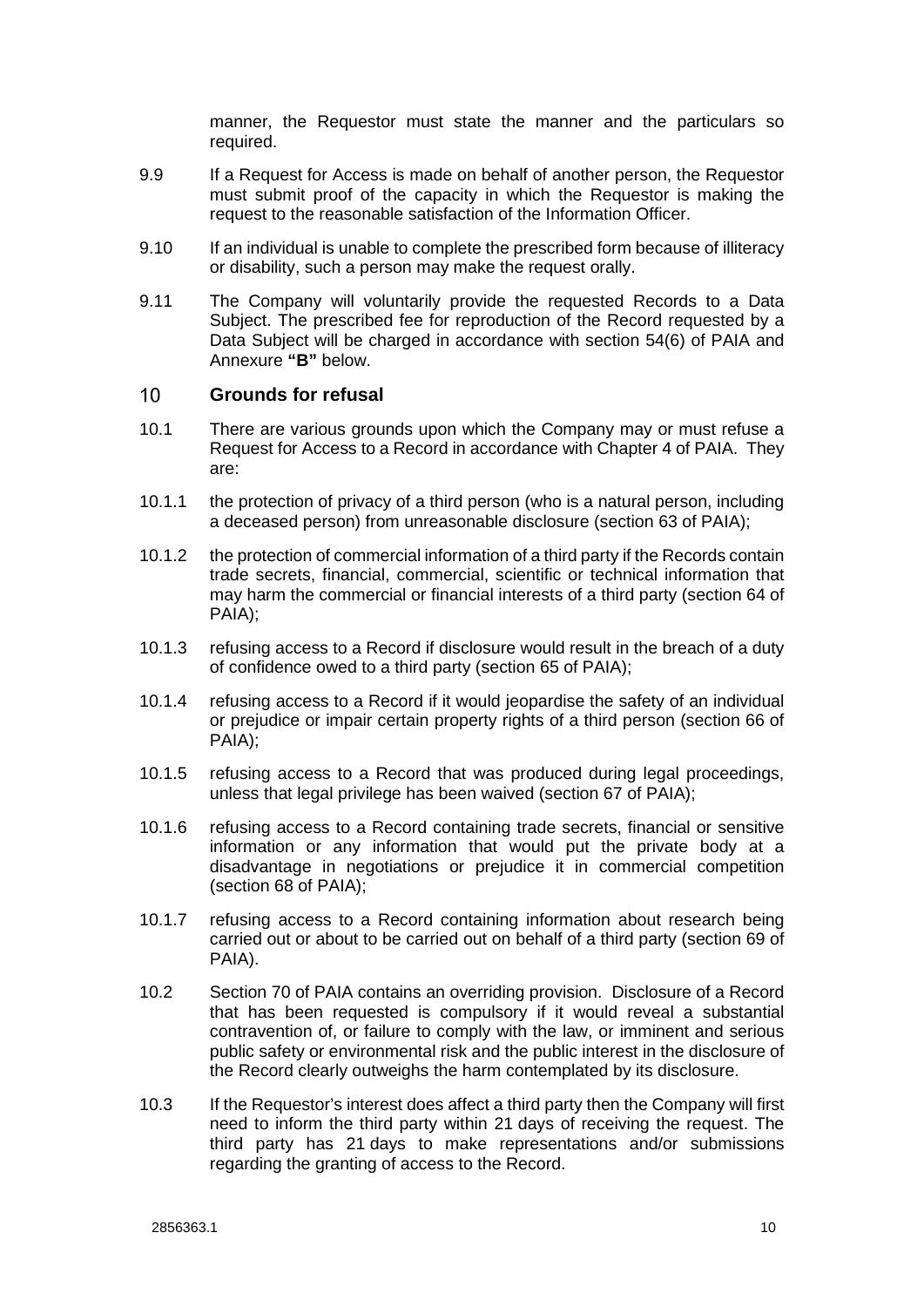- 10.4 Requests for information that are clearly frivolous or vexatious, or which involve unreasonable diversion of resources shall be refused.
- 10.5 All requests for information will be assessed on their own merits and in accordance with the applicable laws.

#### <span id="page-12-0"></span> $11$ **The Information Officer's decision and requestor's recourse**

- 11.1 Once the Information Officer has heard all the submissions, he or she will decide as to whether or not access to the Record will be granted. If access is granted the Requestor must then be granted access to the Record within 30 days of being informed of the decision.
- 11.2 If the request for access is successful, an access fee may be required for the search, reproduction and/or preparation of the Record(s) and will be calculated based on the prescribed fees as specified in **Annexure** "**B**" hereto. The access fee must be paid prior to access being given to the requested Record(s).
- 11.3 If the Information Officer does not grant the Requestor access to the Record the Requestor is entitled in accordance with sections 56(3) (c) and 78 of PAIA to apply to a court for relief within 180 days of notification of the decision for appropriate relief, such as an order compelling the Record or Records requested to be made available to the Requestor or for another appropriate order. The court will determine whether the records should be made available or not.
- 11.4 The Requestor may also approach the Information Regulator and lodge a complaint in accordance with section 74 of POPIA in the prescribed form against the access fee to be paid or the form of access granted. The details of the Information Regulator are as follows:

The Information Regulator (South Africa) JD House, 27 Stiemens Street, Braamfontein, Johannesburg, 2001

email: [inforeg@justice.gov.za](mailto:inforeg@justice.gov.za)

- 11.5 The Company does not have any internal appeal procedures. As such, the decision made by the Information Officer is final and Requestors will have to exercise the external remedies at their disposal in the event that a Request for Access is refused.
- 11.6 The Requestor is entitled to receive proper reasons as to why the request was refused.
- 11.7 If the Information Officer does decide to grant access to the Record, the third party that has been affected has 30 days in which to appeal the decision in the High Court or to lodge a complaint with the Information Regulator in accordance with section 74 of POPIA in the prescribed form. If no appeal or complaint is lodged within 30 days, the Requestor must be granted access to the Record.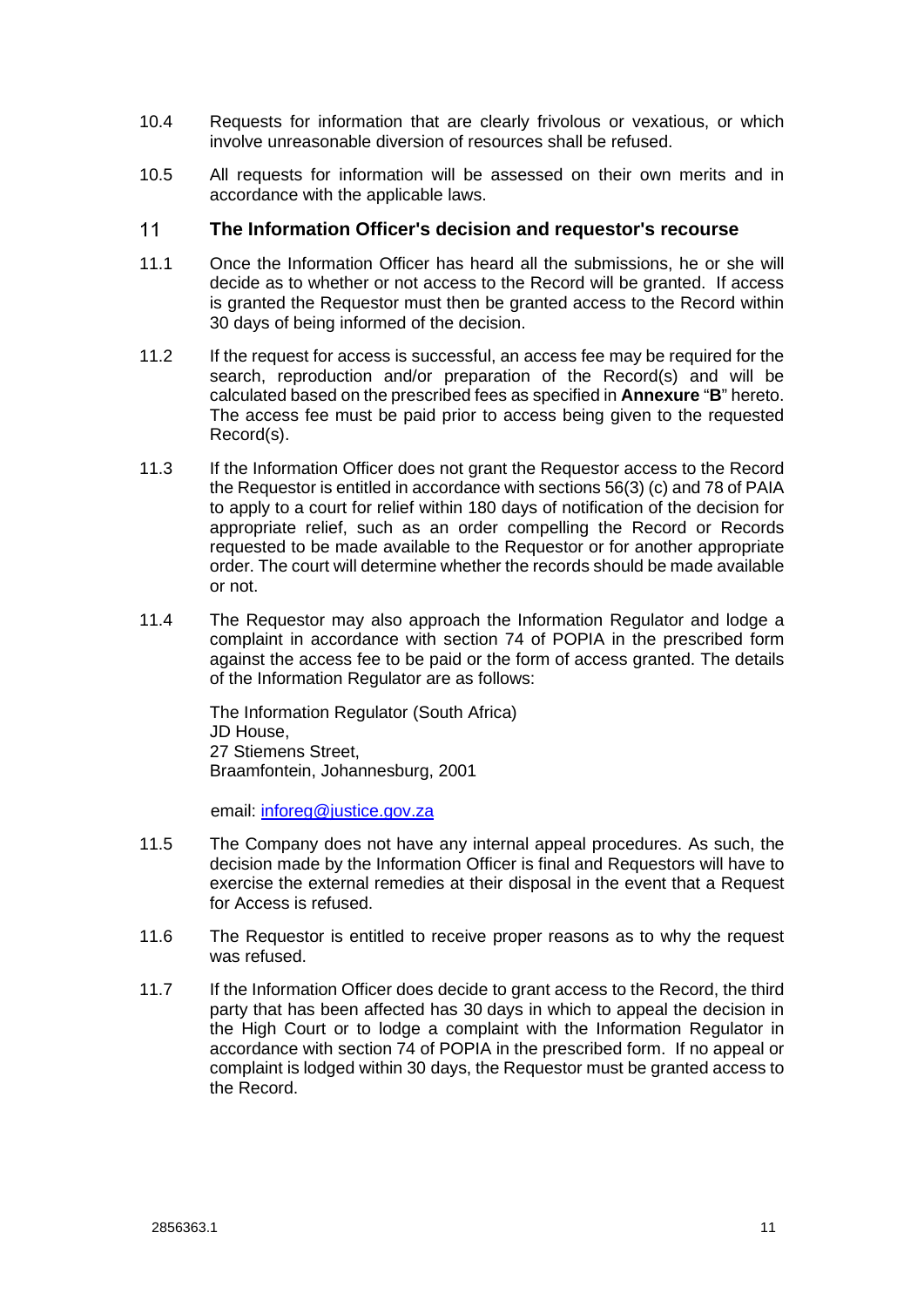#### <span id="page-13-0"></span> $12<sup>°</sup>$ **Information or Records not Found**

- 12.1 If a requested record cannot be found or if the records do not exist, the Information Officer shall, by way of an affidavit or an affirmation, notify the Requestor that it is not possible to give access to the requested record.
- 12.2 The affidavit or affirmation shall provide an account of all reasonable steps taken to find the record or to determine its existence.
- 12.3 This notice will be regarded as a decision to refuse a request for access to the record concerned for the purpose of PAIA.
- 12.4 If the record should later be found the Requestor shall be given access to record in the manner stipulated by the Requestor in the prescribed from unless access in refused by the Information Officer.
- 12.5 The attention of the Requestor is drawn to the provisions of Chapter 4 of PAIA in terms of which the Company may refuse, on certain specified grounds, to provide information to a Requestor.

#### <span id="page-13-1"></span> $13$ **POPIA**

# 13.1 **Purpose of the Processing of Personal Information by the Company**

The purposes for which the Company Processes or will Process Personal Information are:

- 13.1.1 To collect information when a Data Subject approaches the Company for legal advice and services;
- 13.1.2 Engaging in commercial transactions with clients, vendors and other business contacts;
- 13.1.3 To respond to requests for legal services and advice and to provide legal services;
- 13.1.4 To perform a contract or for contract negotiation;
- 13.1.5 To contact the Data Subject with information that might be of interest, including legislative updates;
- 13.1.6 For the performance of marketing activities;
- 13.1.7 In order to comply with laws, regulations, court orders, judgements and other legal obligations;
- 13.1.8 As may be necessary for pursuing the Company's legitimate interests or that of a third party to whom the Personal Information is disclosed;
- 13.1.9 To manage the Company's relationship with its clients and Employees and to facilitate any necessary follow up;
- 13.1.10 To enforce the Company's Privacy Notices and other rules about the use of the Company website;
- 13.1.11 To protect the Company's rights or property;
- 13.1.12 As necessary to protect someone's health, safety or welfare; and
- 13.1.13 In other ways to which the Data Subjects' consent.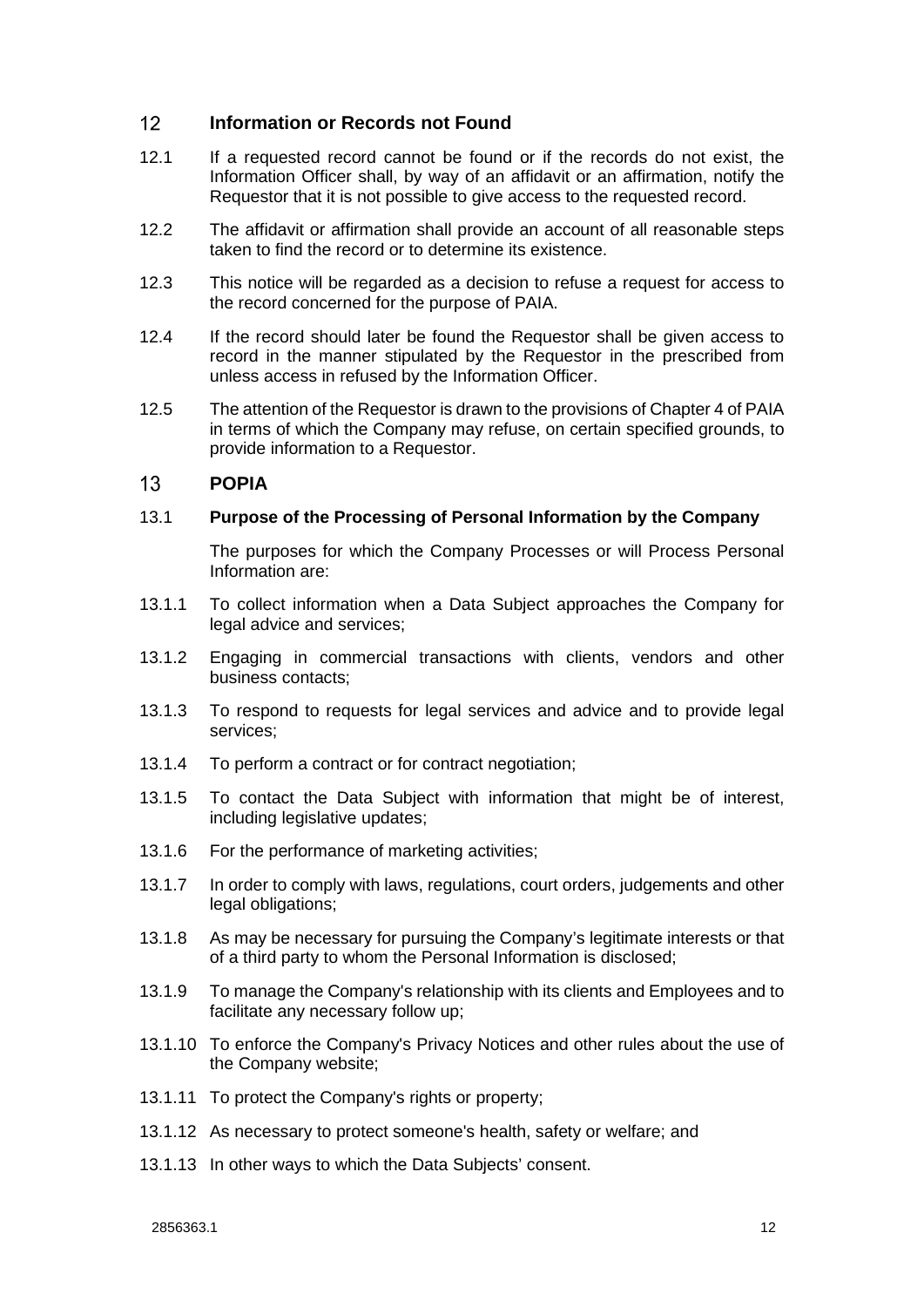# 13.2 **Categories of Data Subjects**

As per section 1 of POPIA, a Data Subject may either be a natural or a juristic person. The categories of Data Subjects in relation to which the Company Processes Personal Information include, but are not limited to:

- 13.2.1 The Company's Employees;
- 13.2.2 Clients and Client's subsidiary/holding/affiliate companies or persons;
- 13.2.3 The Company's suppliers, vendors and contractors;
- 13.2.4 The Company's subsidiary/holding/affiliate companies; and
- 13.2.5 Third parties involved in any litigation, dispute, or transaction with or against Clients.

### 13.3 **Recipients or categories of recipients of Personal Information**

The recipients to whom the Company may provide a Data Subject's Personal Information include, but are not limited to:

- 13.3.1 vendors, suppliers, service providers;
- 13.3.2 regulatory authorities, governmental bodies or agencies, other bodies involved in the judicial functions;
- 13.3.3 other professional advisors;
- 13.3.4 third-party applications or platforms providers; and/ or
- 13.3.5 companies within the Clyde & Co LLP's group of companies and their respective representatives.

# 13.4 **Cross-border flows of Personal Information**

- 13.4.1 The Company may disclose and transfer Personal Information to third parties located in a country which do not offer a level of projection for the information as required under POPIA. In such instances, the Company shall ensure an applicable ground for transfer in accordance with the requirements of section 72 of POPIA.
- 13.4.2 The Company has entered into an intra-group data transfer agreement to ensure that Personal Information shared with other Company entities uphold similar provisions as required under POPIA for the protection of the Personal Information which is transferred from South Africa.

# 13.5 **Description of information security measures to be implemented by the Company**

13.5.1 The Company undertakes to institute and maintain data protection measures to accomplish the objectives contained in POPIA. The details given are to be interpreted as examples of how to achieve an adequate data protection level for each objective. The Company may use different otherwise suitable measures and adapt to technological security development, as needed, provided that the level of data protection achieved for each objective meets the requirements of POPIA. The following is a list of the types of security measures implemented by the Company in order to ensure that Personal Information is protected from loss of, damage to or unauthorized destruction of or unlawful access to Personal Information: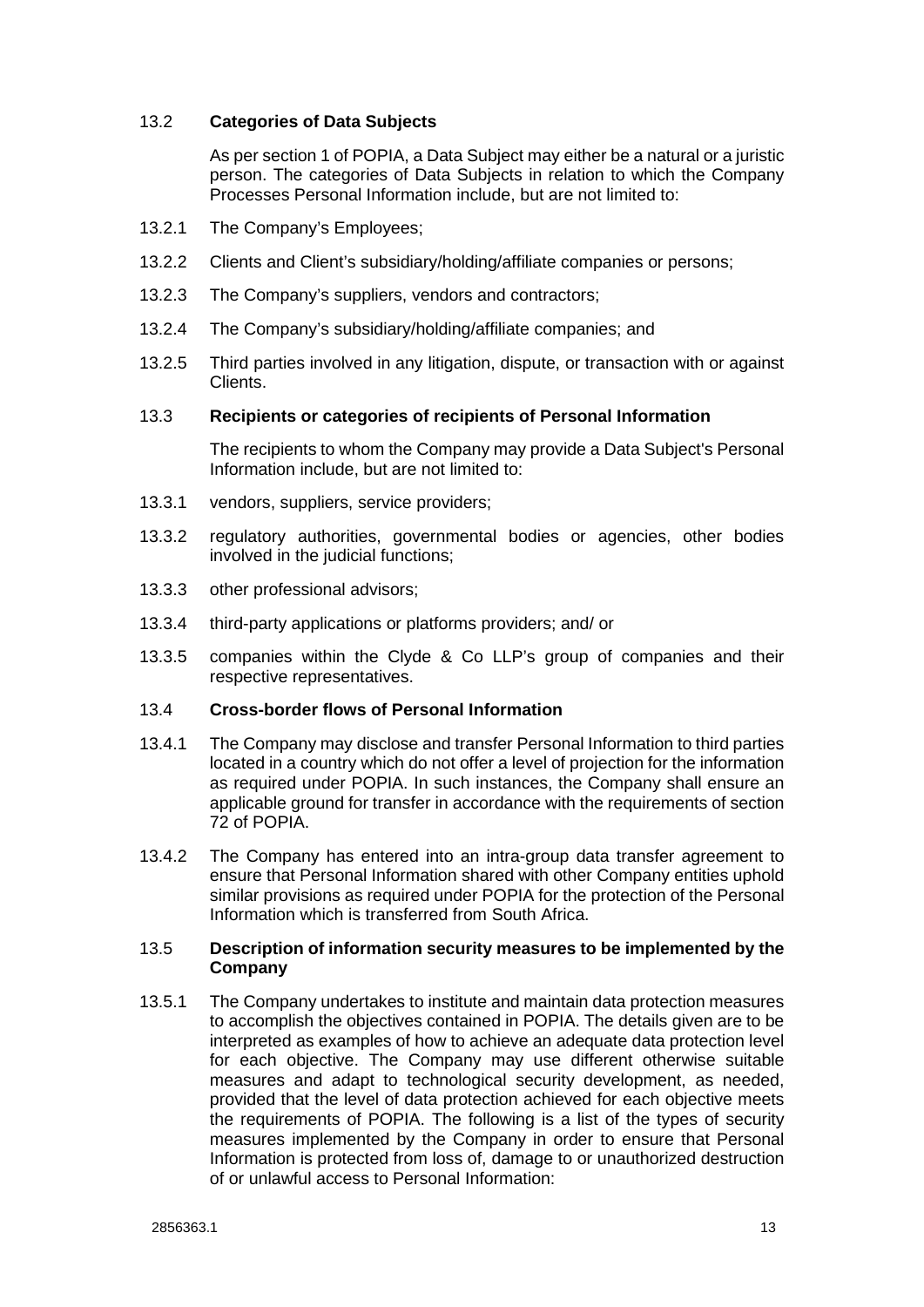- (a) Access control to the office and restriction of access to hard copies of documents containing Personal Information;
- (b) Access will be regulated by identity codes and keywords;
- (c) The Company has a password system that consists of at least 8 characters and it is modified every 60 days thereafter;
- (d) Anti-virus systems are used and updated frequently in terms of existing global information security policies;
- (e) Anti-intrusion systems (i.e. firewall) are used and updated frequently in terms of existing global information security policies;
- (f) Agreements shall be entered into with service providers and operators in terms of which such service providers and operators have contractually agreed to implement and maintain appropriate security measures;
- <span id="page-15-0"></span>(g) The Company has implemented suitable measures to prevent its data processing systems from being used by unauthorized persons.

#### $14$ **Objection to the Processing of Personal Information by a Data Subject**

- 14.1 Section 11(3) of POPIA and Regulation 2 of the POPIA Regulations provides that a Data Subject may object to Processing in the prescribed form attached as Annexure "**C**" to this Manual where the Processing is based on one of the following grounds, unless legislation provides an exemption for such Processing:
	- Processing protects a legitimate interest of the Data Subject;
	- Processing is necessary for the proper performance of a public law duty by a public body;
	- Processing is necessary for pursuing the legitimate interests of the Responsible Party or of a third party to whom it is supplied;
	- Processing is for purposes of direct marketing other than direct marketing by means of unsolicited electronic communications as referred to in section 69 of POPIA.

#### 15 **Request for correction or deletion of Personal Information**

<span id="page-15-1"></span>Section 24 of POPIA and Regulation 3 of the POPIA Regulations provides that a Data Subject may request for their Personal Information to be corrected/deleted in the prescribed form attached as Annexure "**D**" to this Manual.

> Last Reviewed: 26/06/2021 Next Review Date: 01/07/2022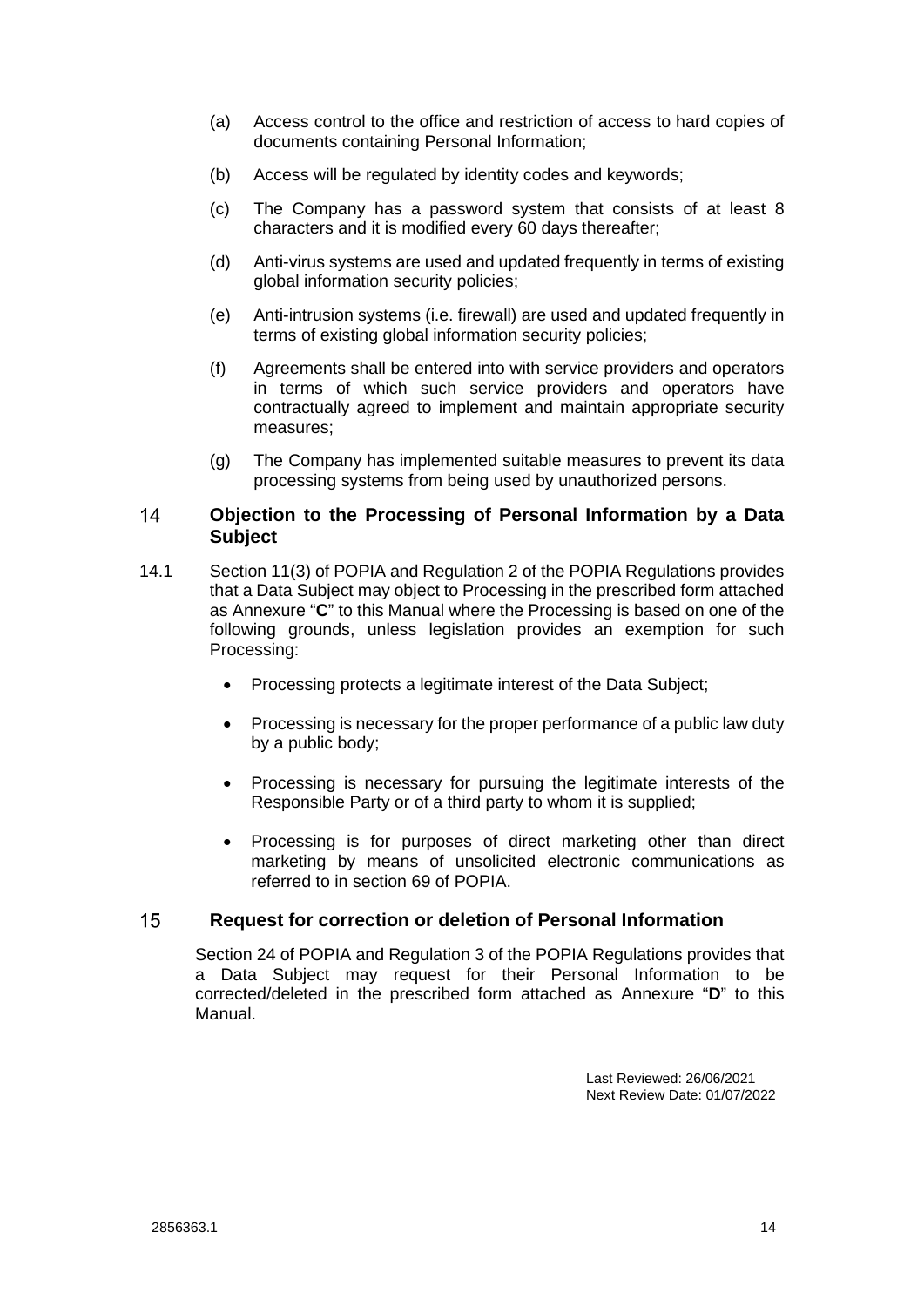# <span id="page-16-0"></span>**Annexure "A"**

# **REQUEST FOR ACCESS TO RECORD OF PRIVATE BODY (Section 53(1) of the Promotion of Access to Information Act 2000 (Act No. 2 of 2000) [Regulation 10]**

# **A. Particulars of public body**

The Head:

………………………………………………………………………………………………… ………………………………………………………………………………………………… ………………………………………………………………………………………………… ………………………………………………………………………………………………….

# **B. Particulars of person requesting access to the record**

*(a) The particulars of the person who requests access to the record must be recorded below* 

- *(b) The address and/or fax number in the Republic to which information must be sent*
- (c) *Proof of the capacity in which the request has been made, if application, must be attached.*

Full names and surname:

| Postal address:                                                           |
|---------------------------------------------------------------------------|
|                                                                           |
|                                                                           |
|                                                                           |
|                                                                           |
|                                                                           |
|                                                                           |
| Capacity in which request is made, when made on behalf of another person: |
|                                                                           |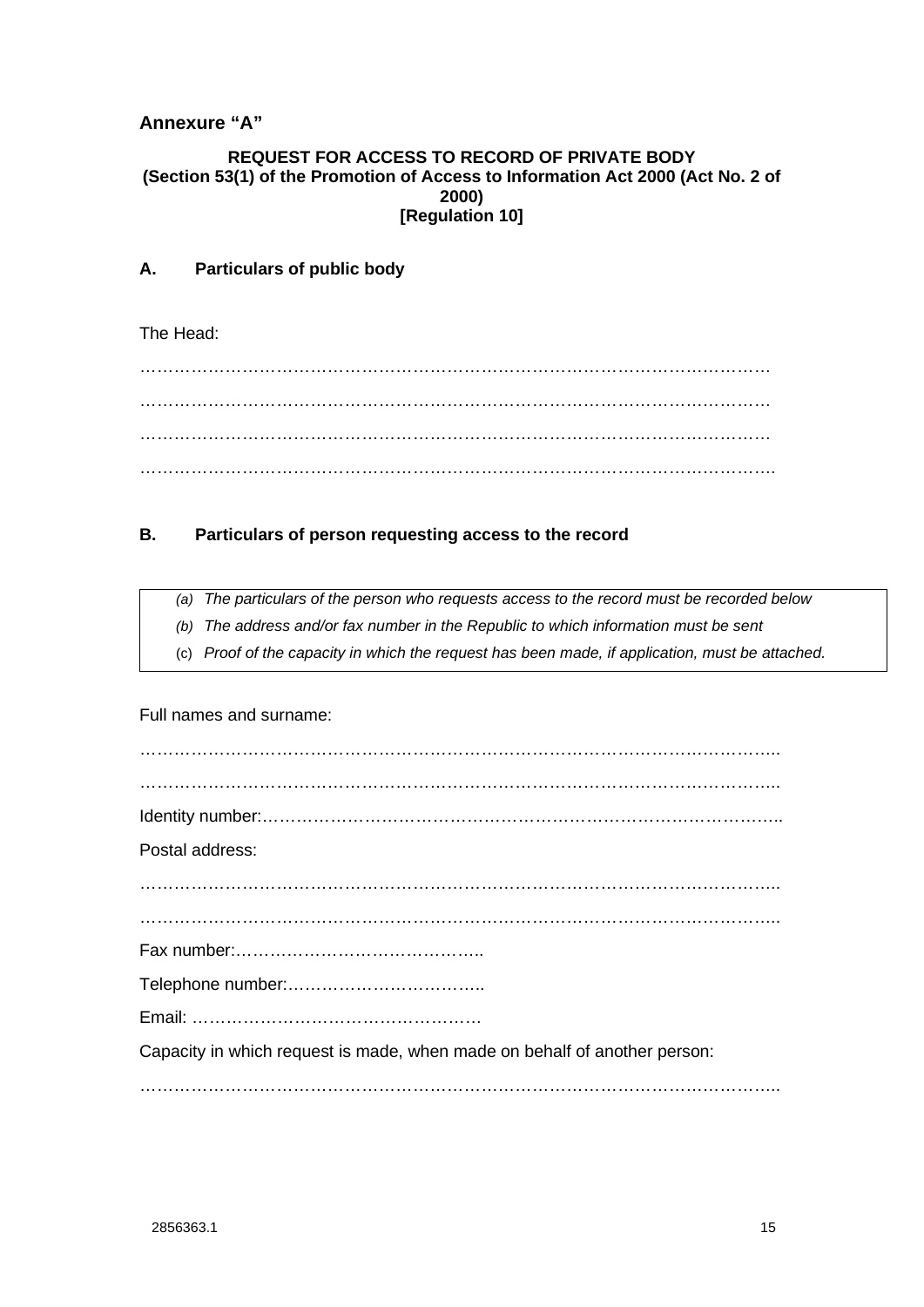# **C. Particulars of person on whose behalf request is made**

*This section must be completed ONLY if a request for information is made on behalf of another person* 

Full names and surname:

………………………………………………………………………………………………… ………………………………………………………………………………………………… Identity number: ………………………………………………………………………………

# **D. Particulars of record**

- *(a) Provide full particulars of the record to which access is requested, including the reference number if that is known to you, to enable the record to be located.* 
	- (b) *If the provided space is inadequate please continue on a separate folio and attach to this form. The Requestor must sign all the additional folios.*

1. Description of the record or relevant part of the record: ………………………………………………………………………………………………… ………………………………………………………………………………………………… ………………………………………………………………………………………………… ………………………………………………………………………………………………… 2. Reference number, if available: ………………………………………………………………………………………………… 3. Any further particulars of the record: ………………………………………………………………………………………………… ………………………………………………………………………………………………… …………………………………………………………………………………………………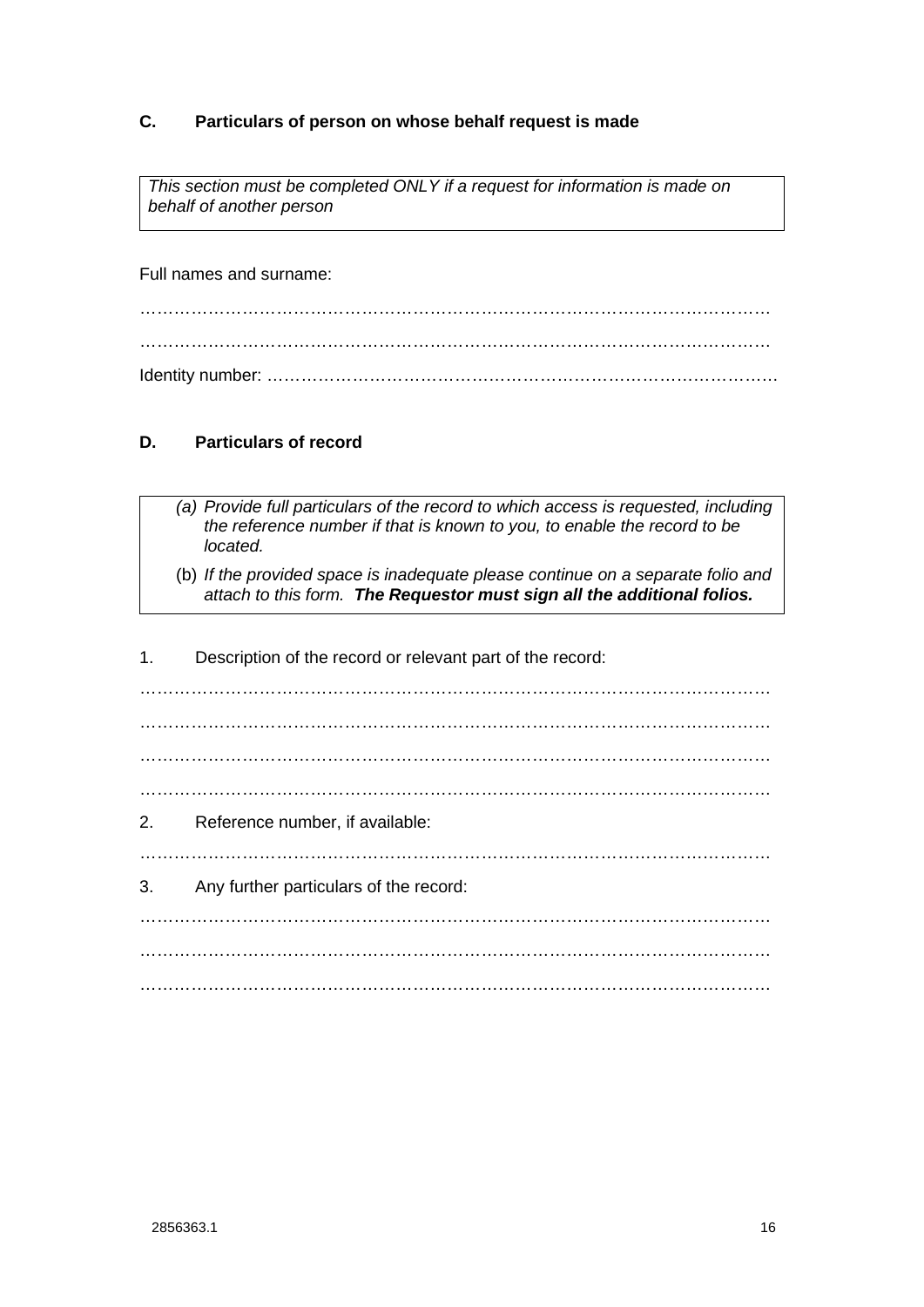# **E. Fees**

| (a) | A request for access to a record other than a record, other than a record<br>containing personal information about yourself, will be processed only after a<br>request fee has been paid |
|-----|------------------------------------------------------------------------------------------------------------------------------------------------------------------------------------------|
| (b) | You will be notified of the amount required to be paid as the request fee.                                                                                                               |
| (c) | The fee payable for the access to a record depends on the form in which<br>access is required and the reasonable time required to search for and prepare                                 |
|     | a record                                                                                                                                                                                 |
| (d) | If you qualify for the exemption of the payment of any fee, please state the<br>reason for exemption                                                                                     |
|     |                                                                                                                                                                                          |

Reason for the exemption from payment of fees:

………………………………………………………………………………………………… ………………………………………………………………………………………………… …………………………………………………………………………………………………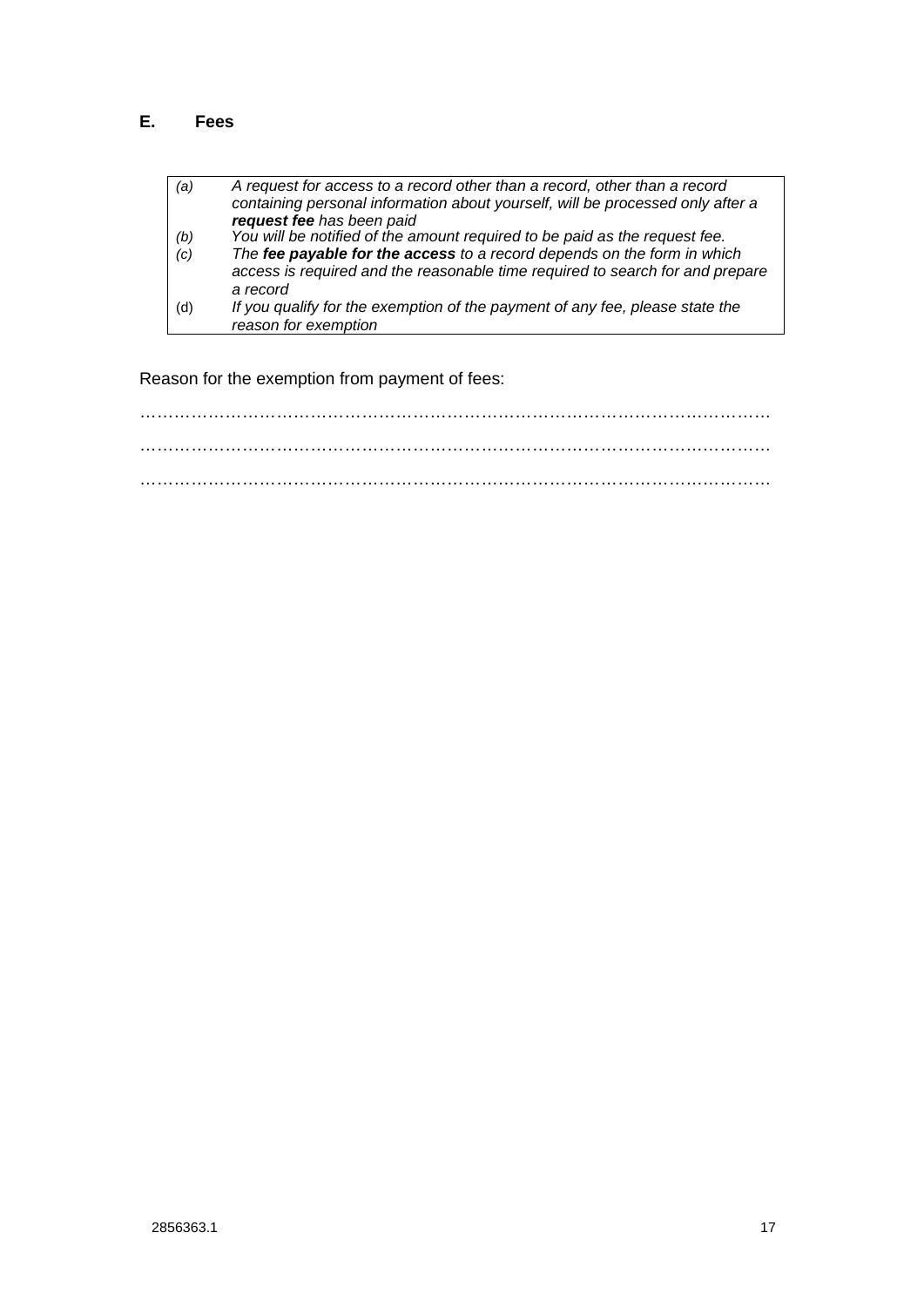# **F. Form of access to record**

| If you are prevented by disability to read, view of or listen to the record in the form of<br>access provided for in 1 to 4 hereunder, state your disability and indicate in which form the<br>record is required. |                                  |  |  |  |
|--------------------------------------------------------------------------------------------------------------------------------------------------------------------------------------------------------------------|----------------------------------|--|--|--|
| <b>Disability</b>                                                                                                                                                                                                  | Form in which record is required |  |  |  |
|                                                                                                                                                                                                                    |                                  |  |  |  |
|                                                                                                                                                                                                                    |                                  |  |  |  |
|                                                                                                                                                                                                                    |                                  |  |  |  |
| Mark the appropriate box with an X.                                                                                                                                                                                |                                  |  |  |  |
| NOTES:                                                                                                                                                                                                             |                                  |  |  |  |
| (a) Compliance with your request for access in the specified form may depend on the<br>form in which the record is available.                                                                                      |                                  |  |  |  |
| (b) Access in the form requested may be refused in certain circumstances. In such a<br>case you will be informed if access will be granted in another form.                                                        |                                  |  |  |  |

*(c) The fee payable for the access to the record, if any, will be determined partly by the form in which access is requested.* 

| 1.                                                                                                | If the record is in written or printed form                                                 |  |                                                              |  |                                                            |
|---------------------------------------------------------------------------------------------------|---------------------------------------------------------------------------------------------|--|--------------------------------------------------------------|--|------------------------------------------------------------|
|                                                                                                   | Copy of record                                                                              |  | Inspection of records                                        |  |                                                            |
| 2.                                                                                                | If the record consists of visual images                                                     |  |                                                              |  |                                                            |
| (this includes photographs, slides, video recordings, computer generated images, sketches<br>etc) |                                                                                             |  |                                                              |  |                                                            |
|                                                                                                   | View the images                                                                             |  | Copy of the<br>images                                        |  | Transcription of the images                                |
| 3.                                                                                                | If the record consists of recorded words or information which can be<br>reproduced in sound |  |                                                              |  |                                                            |
|                                                                                                   | Listen to the<br>soundtrack (audio<br>cassette)                                             |  | document)                                                    |  | Transcription of soundtrack (written or printed            |
| 4.                                                                                                | If record is held on computer or in an electronic or machine readable form                  |  |                                                              |  |                                                            |
|                                                                                                   | Printed copy of<br>record                                                                   |  | Printed copy<br>of information<br>derived from<br>the record |  | Copy in computer readable<br>form (stiffy or compact disc) |

| <b>YES</b> | NO. |
|------------|-----|
|            |     |
|            |     |
|            |     |
|            |     |
|            |     |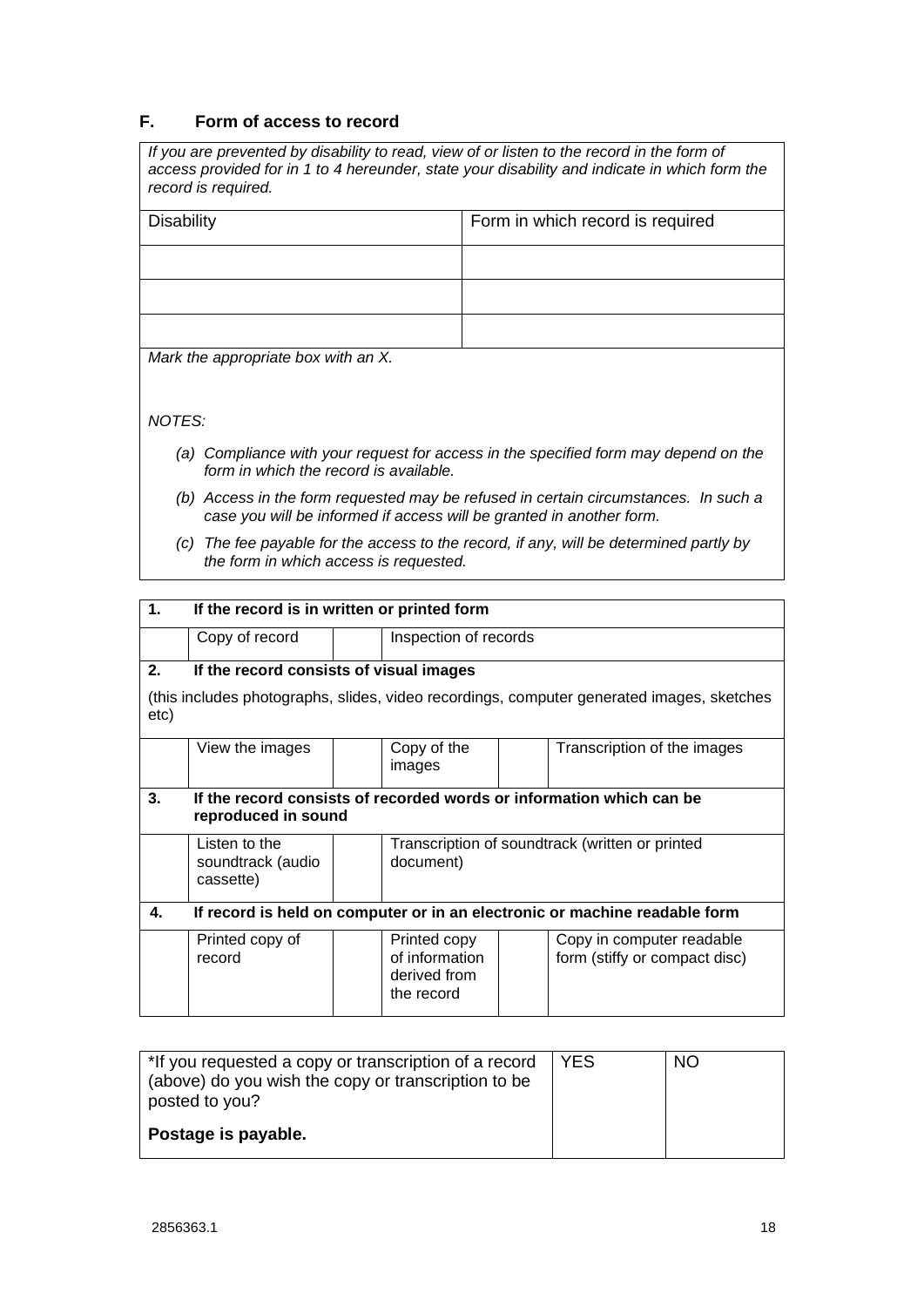# **G. Particulars of right to be exercised or protected**

If the provided space is inadequate, please continue on a separate folio and attach it to this form. **The Requestor must sign all the additional folios.** 

1. Indicate which right is to be exercised or protected: ………………………………………………………………………………………………… ………………………………………………………………………………………………… 2. Explain why the record requested is required for the exercise or protection of the aforementioned right

………………………………………………………………………………………………… ………………………………………………………………………………………………… ………………………………………………………………………………………………… …………………………………………………………………………………………………

# **H. Notice of decision regarding request for access**

*You will be notified in writing whether your request has been approved/denied. If you wish to be informed in another manner, please specify the manner and provide the necessary particulars to enable compliance with your request.* 

How would you prefer to be informed of the decision regarding your request for access to the record?

…………………………………………………………………………………………………

**Signed at this day of 20** 

……………………………………………………………….

SIGNATURE OF REQUESTOR/PERSON ON

WHOSE BEHALF REQUEST IS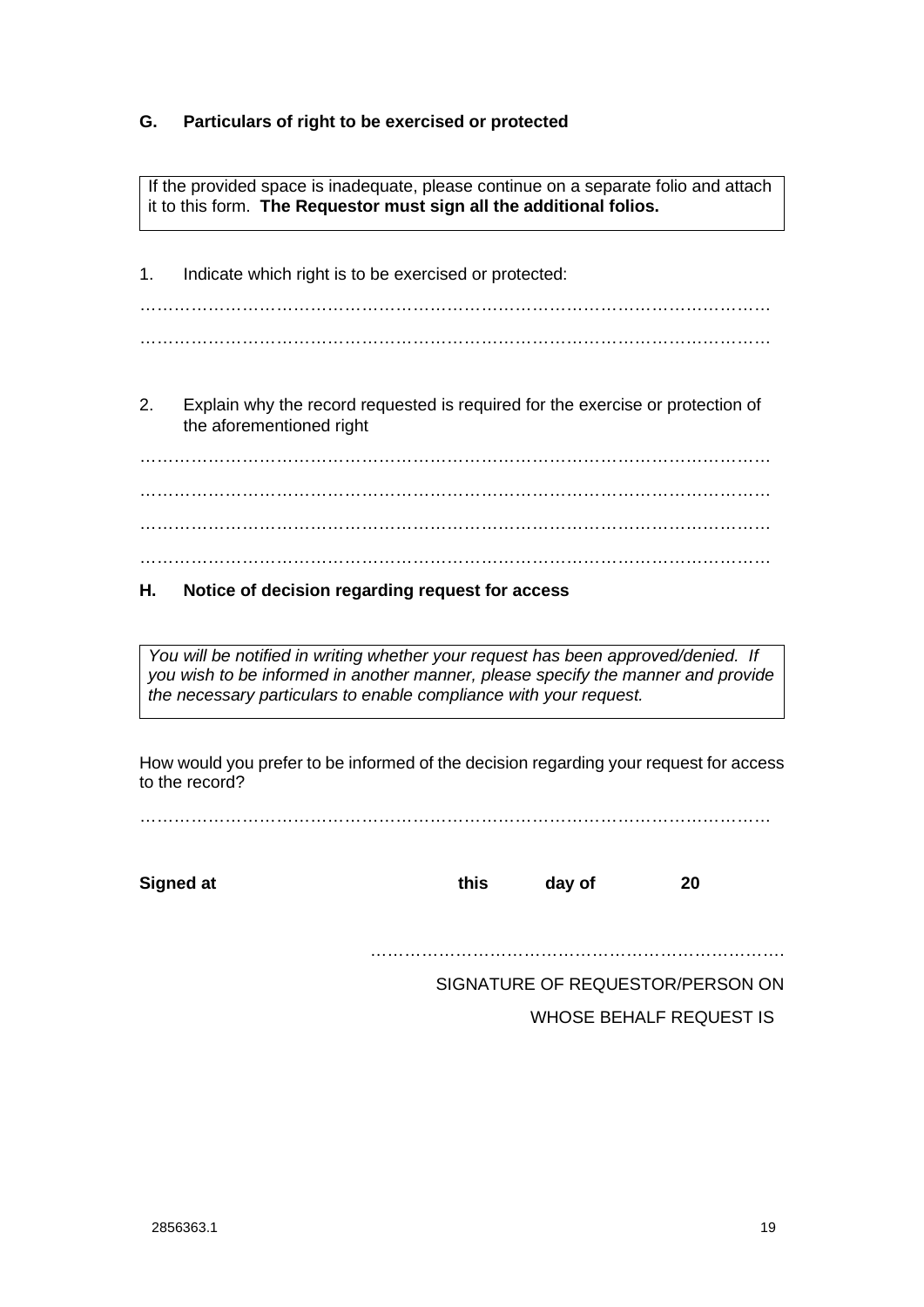# <span id="page-21-0"></span>**Annexure "B"**

- 1. The fee for a copy of the manual as contemplated in regulations 9 (2)(c) is R1,10 for every photocopy of an A4-size page or part thereof.
- 2. The fees for reproduction referred to in regulation 11(a) are as follows:
- 2.1 for every photocopy of an A4-size or part thereof R 1,10;
- 2.2 for every printed copy of an A4-size or part thereof held on a computer or in electronic R 0,75 or machine-readable form;
- 2.3 for a copy in a computer-readable form on:
	- $(a)$  stiffy disc R 7.50;
	- (b) compact disc R 70,00;
- 2.4 for a transcription of visual images, for an A4-size page or part thereof R 40,00, for a copy of the visual images R 60,000;
- 2.5 for a transcription of an audio Record, for an A4-size page or part thereof R 20,00, for a copy of an audio Record R 30,00.
- 3. The request fee payable by a Requestor, other than a Data Subject, referred to regulation  $11(2)$  is R 50,00.
- 4. The access fees payable by a Requestor referred to in regulation 11(3) are as follows:
- 4.1 for every photocopy of an A4-size or part thereof R 1,10;
- 4.2 for every printed copy of an A4-size or part thereof held on a computer or in electronic or machine-readable form R 0,75;
- 4.3 for a copy in a computer-readable form on:
	- (a) stiff disc R 7,50;
	- (b) compact disc R 70,00
- 4.4 for a transcription of visual images, for an A4-size page or part thereof R 40,00, for a copy of an audio Record R 30,00;
- 4.5 to search for and prepare the Record for disclosure, R 30,00 for each hour or part of an hour reasonably required for such search and preparation;
- 4.6 for purposes of section 54(2) of the Act, the following applies; and
	- (a) six hours as the hours to be exceeded before a deposit is payable; and
	- (b) one third of the access fee is payable as a deposit by the Requestor;
- 4.7 the actual postage is payable when a copy of a Record must be posted to a Requestor.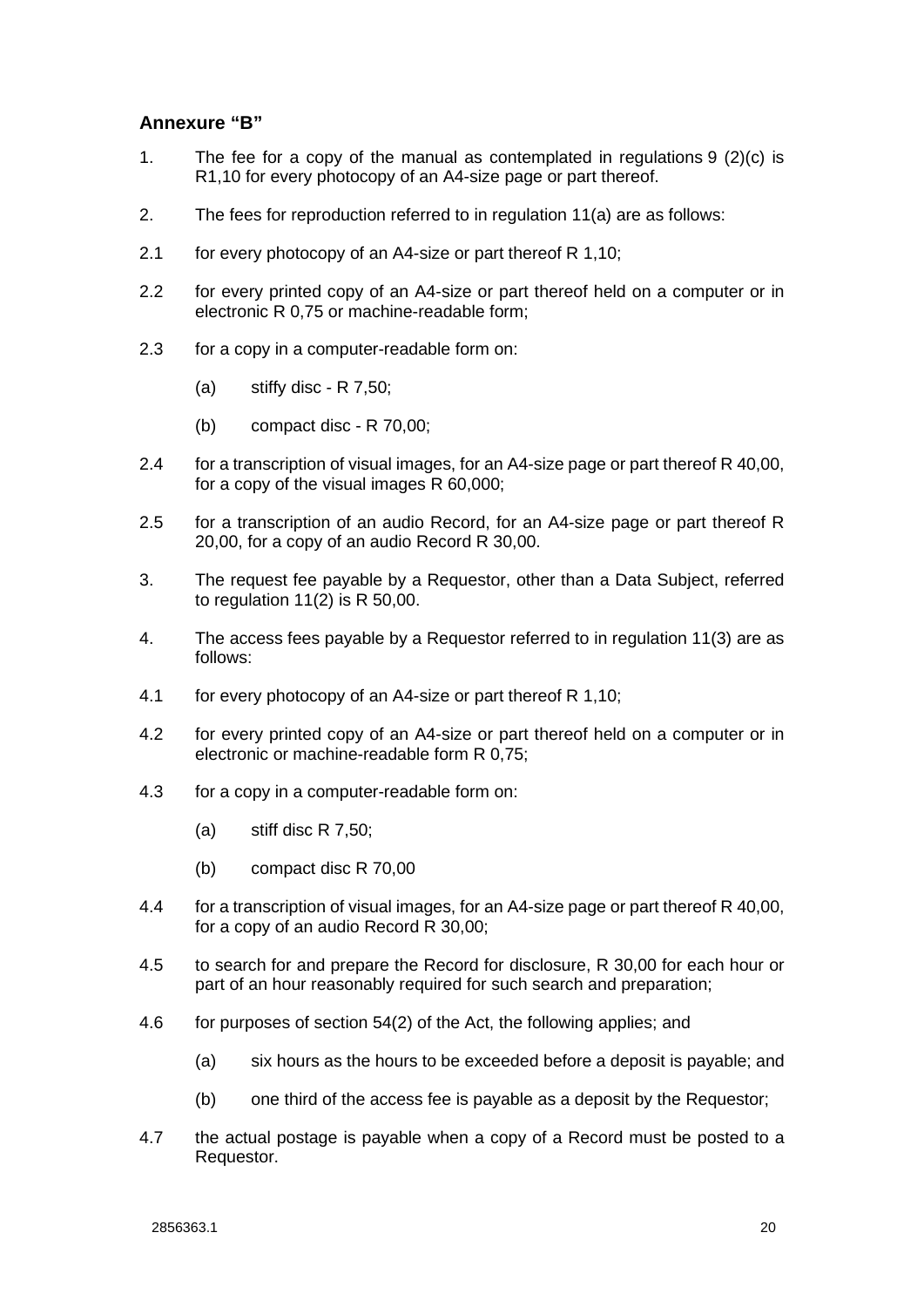# <span id="page-22-0"></span>**Annexure "C"**

# **FORM FOR THE OBJECTION TO THE PROCESSING OF PERSONAL INFORMATION IN TERMS OF POPIA**

# **OBJECTION TO THE PROCESSING OF PERSONAL INFORMATION IN TERMS OF SECTION 11(3) OF THE PROTECTION OF PERSONAL INFORMATION ACT, 2013 (ACT NO. 4 OF 2013)**

**REGULATIONS RELATING TO THE PROTECTION OF PERSONAL INFORMATION, 2017** [Regulation 2(1)]

*Note:* 

*1. Affidavits or other documentary evidence in support of the objection must be attached.* 

*2. If the space provided for in this Form is inadequate, submit information as an Annexure to this Form and sign each page.* 

Reference Number....

| $\overline{\mathsf{A}}$        |                                              | <b>DETAILS OF DATA SUBJECT</b>      |
|--------------------------------|----------------------------------------------|-------------------------------------|
|                                | Name and surname<br>of Data Subject:         |                                     |
|                                |                                              |                                     |
|                                | Residential, postal or                       |                                     |
|                                | business address:                            |                                     |
|                                |                                              | Code (                              |
|                                | Contact number(s):                           |                                     |
|                                | Fax number:                                  |                                     |
| E-mail<br>address:             |                                              |                                     |
|                                | B                                            | <b>DETAILS OF RESPONSIBLE PARTY</b> |
| Name<br>of<br>the<br>natural): | and<br>Responsible<br>Responsible Party is a | surname<br>Party (if                |
|                                | Residential,<br>postal<br>business address:  | or                                  |
|                                |                                              |                                     |
|                                |                                              |                                     |
|                                | Code ()                                      |                                     |
|                                | Contact number(s):                           |                                     |
|                                | Fax number:                                  |                                     |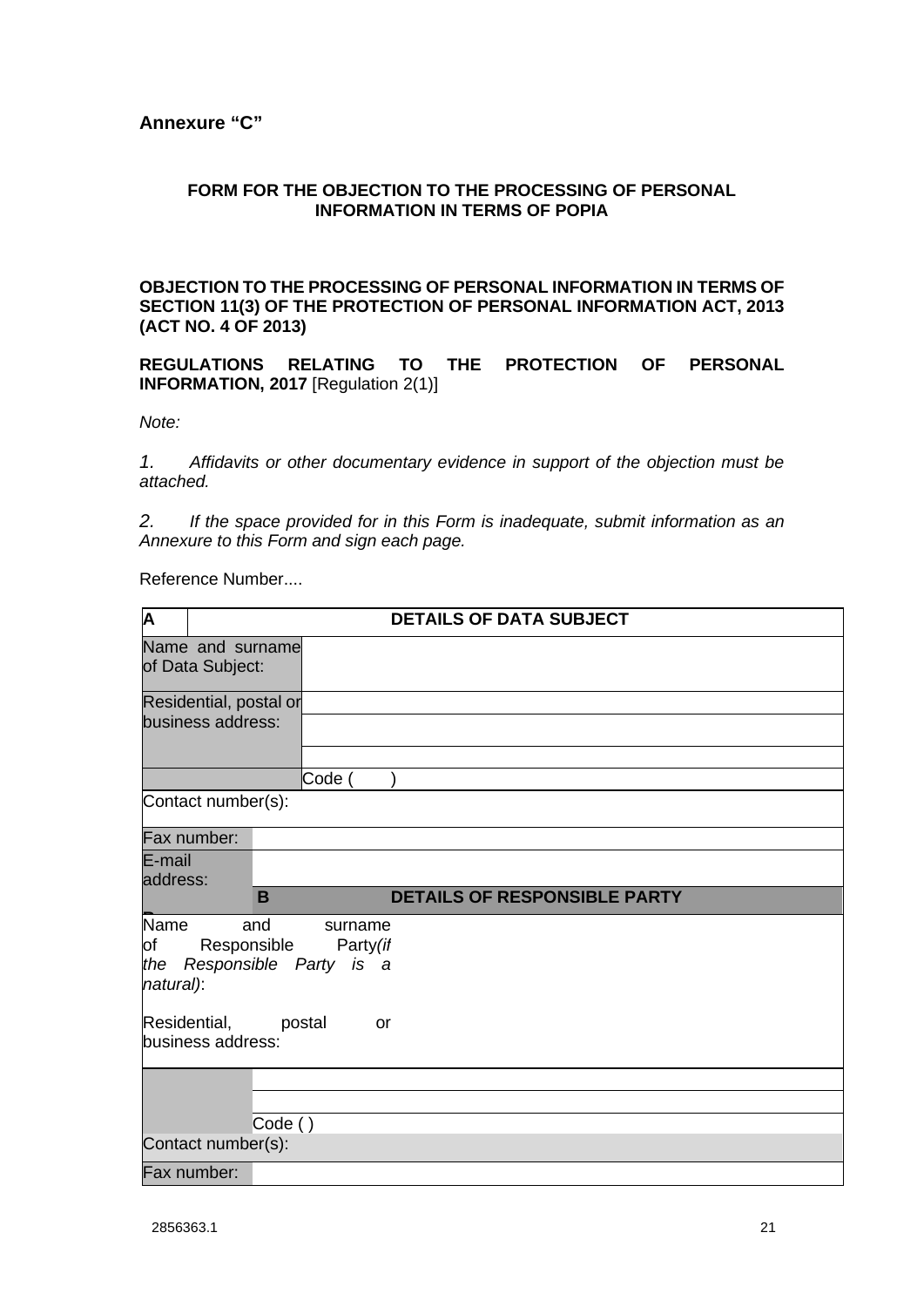E-mail address:

Name of public or Private Body*(if the Responsible Party is not a natural person)*:

Business address:

Code ( )

Contact number(s):

Fax number:

E-mail address:

**C REASONS** 

**Signed at this day of 20 and 20** 

*Signature of Data Subject (applicant)*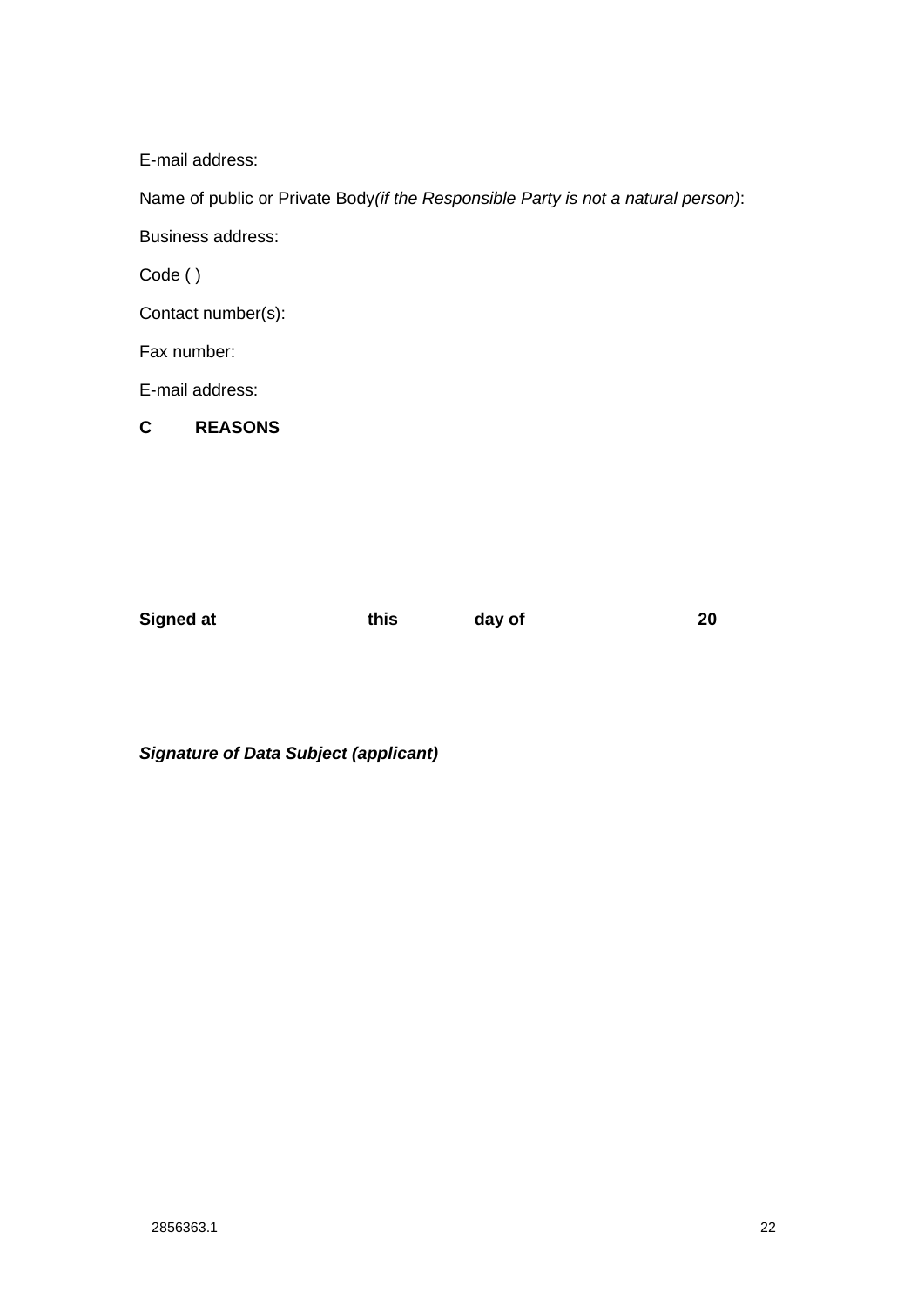# <span id="page-24-0"></span>**Annexure "D"**

# **FORM FOR THE REQUEST TO DELETE OR CORRECT PERSONAL INFORMATION IN TERMS OF POPIA**

**REQUEST FOR CORRECTION OR DELETION OF PERSONAL INFORMATION OR DESTROYING OR DELETION OF RECORD OF PERSONAL INFORMATION IN TERMS OF SECTION 24(1) OF THE PROTECTION OF PERSONAL INFORMATION ACT, 2013 (ACT NO. 4 OF 2013)** 

# **REGULATIONS RELATING TO THE PROTECTION OF PERSONAL INFORMATION, 2017**

[Regulation 3(2)]

*Note:* 

*1. Affidavits or other documentary evidence in support of the request must be attached.* 

*2. If the space provided for in this Form is inadequate, submit information as an Annexure to this Form and sign each page.* 

Reference Number

Mark the appropriate box with an "x".

### **Request for:**

Reference Number....

Correction or deletion of the Personal Information about the Data Subject which is in possession or under the control of the Responsible Party.

Destroying or deletion of a Record of Personal Information about the Data Subject which is in possession or under the control of the Responsible Party and who is no longer authorised to security the Record of information.

| $\overline{\mathsf{A}}$ | <b>DETAILS OF THE DATA SUBJECT</b> |
|-------------------------|------------------------------------|
| Surname:                |                                    |
| <b>Full names:</b>      |                                    |
| Identity number:        |                                    |
|                         |                                    |
|                         |                                    |
| Residential, postal or  |                                    |
| business address:       | $\mathsf{Code}()$                  |
| Contact number(s):      |                                    |
| Fax number:             |                                    |
| E-mail address:         |                                    |